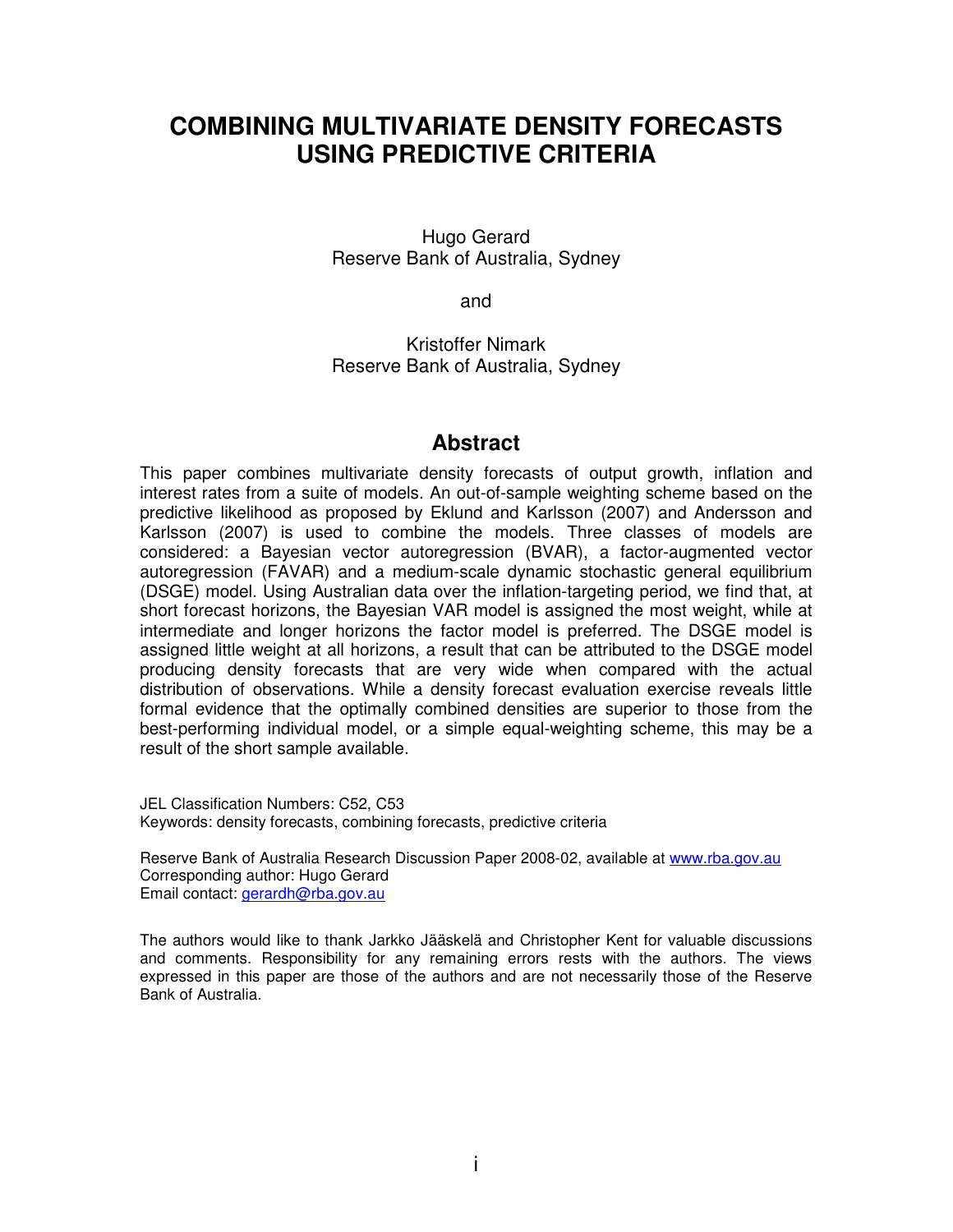# Table of Contents

| 1. |                               | Introduction                                      | $\mathbf{1}$   |
|----|-------------------------------|---------------------------------------------------|----------------|
| 2. |                               | A Suite of Models                                 | 3              |
|    | 2.1                           | <b>BVAR</b>                                       | 3              |
|    | 2.2                           | <b>FAVAR</b>                                      | $\overline{4}$ |
|    | 2.3                           | <b>DSGE</b> Model                                 | 6              |
| 3. | Combining the Model Forecasts | $\overline{7}$                                    |                |
|    | 3.1                           | <b>Constructing Density Forecasts</b>             | 8              |
|    | 3.2                           | <b>Equal and Posterior Probability Weights</b>    | 9              |
|    | 3.3                           | Predictive-likelihood Weights                     | 10             |
| 4. | Results                       | 12                                                |                |
|    | 4.1                           | The Sample                                        | 12             |
|    | 4.2                           | Model Weights                                     | 13             |
| 5. |                               | <b>Evaluating Density Forecasts</b>               | 16             |
| 6. |                               | Conclusion                                        | 22             |
|    |                               | Appendix A: Calculating the Predictive Likelihood | 23             |
|    |                               | Appendix B: Visual and Statistical Assessment     | 24             |
|    | References                    |                                                   | 28             |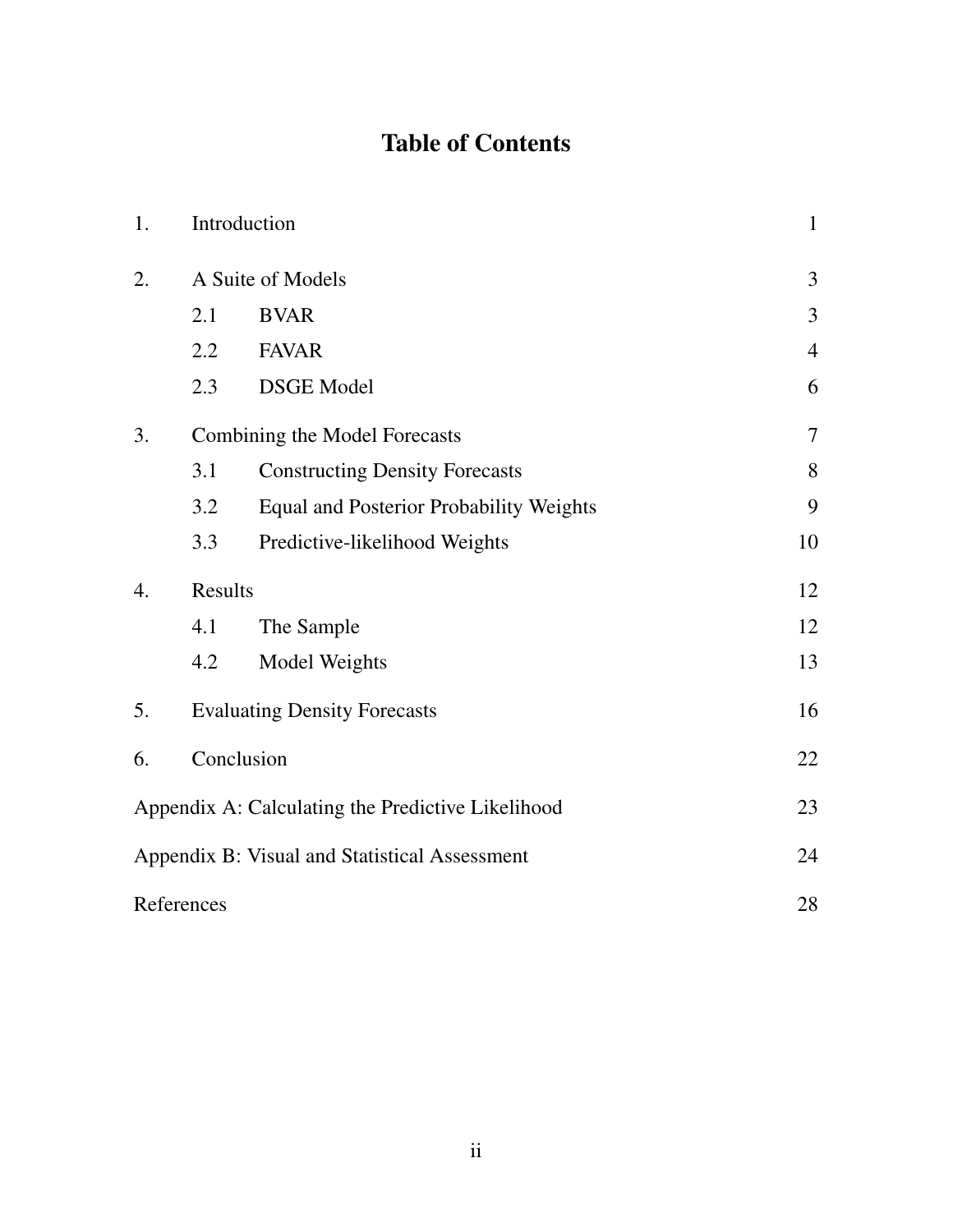# COMBINING MULTIVARIATE DENSITY FORECASTS USING PREDICTIVE CRITERIA

## Hugo Gerard and Kristoffer Nimark

# 1. Introduction

Density forecasts, or fan charts, can help to communicate risks around a central tendency, or point forecast. Density forecasts are useful tools for inflationtargeting central banks as they can be used to quantify the probabilities of key variables being outside a given range in the future. Furthermore, multivariate or joint density forecasts can be useful in predicting the covariances across different variables of interest.

Under a Bayesian estimation framework, constructing density forecasts using a statistical model is straightforward, enabling the various types of uncertainty inherent in forecasts to be incorporated in a coherent fashion. Taking multiple draws from a model's posterior parameter distribution allows for parameter uncertainty in the forecasts. Taking many draws from a model's assumed distributions for shocks can help to characterise an inherently uncertain future. But using a single model may not result in an accurate characterisation of the true degree of uncertainty since the true data-generating process is unknown. Forecast uncertainty due to model uncertainty can also be considered by combining several models.

There is considerable evidence that combining point forecasts from multiple models can improve forecast accuracy (see Timmermann 2006). Much less attention has been paid to combining density forecasts. Some recent work filling this gap includes Kapetanios, Labhard and Price (2005), Hall and Mitchell (2004, 2007) and Jore *et al* (2007). While point forecast combinations are usually evaluated according to root mean squared errors (RMSE), the criteria for evaluating density forecasts are less clear cut. This is primarily because the true density is never observed. Unlike 'optimally' combined point forecasts, there is nothing to guarantee that a combined density forecast will perform better even in-sample, let alone out-of-sample. Also, as Hall and Mitchell (2004, 2007) note, a combined density may have characteristics quite different to those of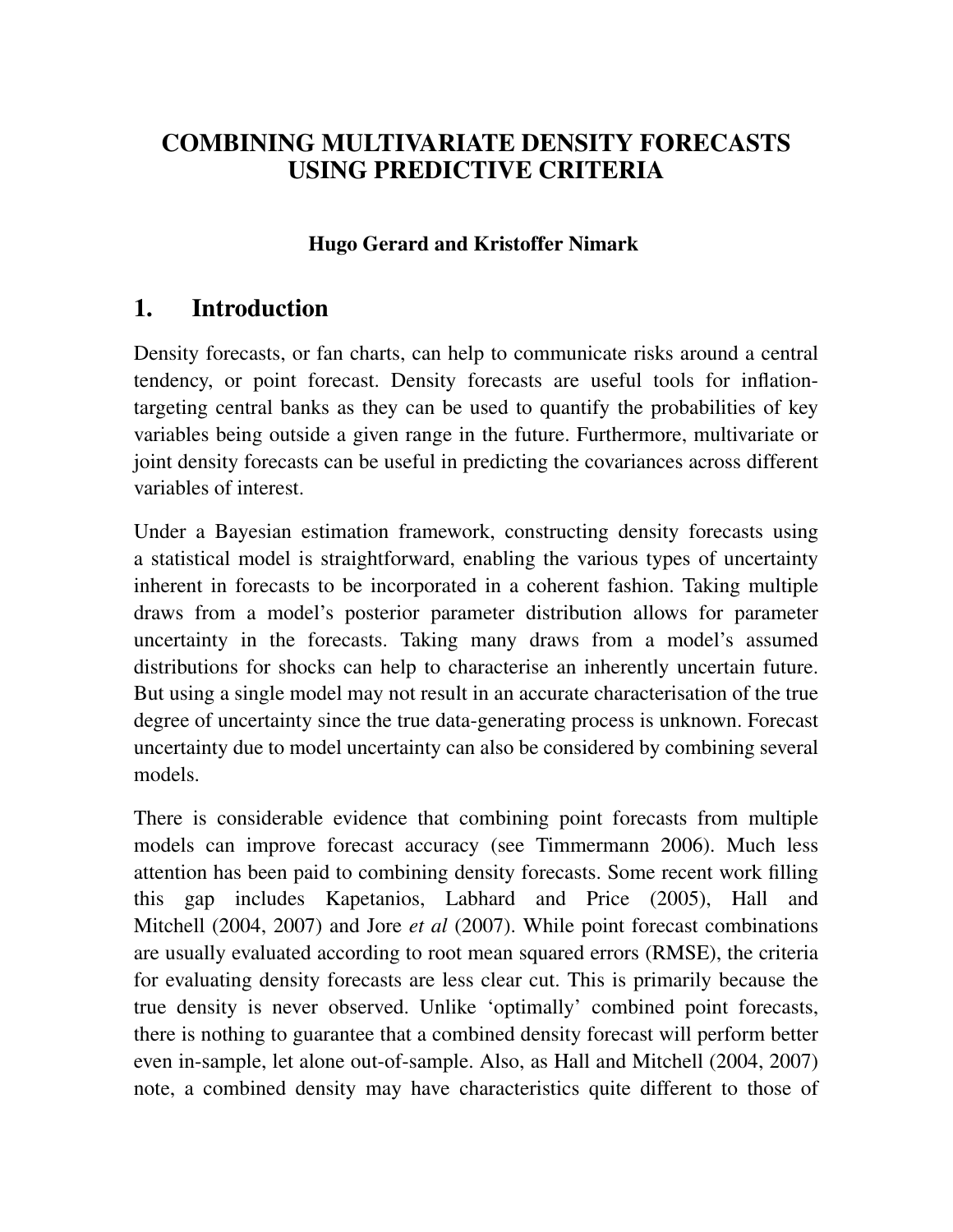the individual densities from which it is constructed. For example, the weighted linear combination of two normal densities with different means and variances will be non-normal. So while density forecasts from a combination of models are more flexible than a density constructed from a single model, whether or not the combined density provides a more accurate description of the true degree of uncertainty is, in the end, an empirical question and will depend on the method used to choose weights for individual models when constructing the combined density.

Most of the previous literature on combining density forecasts has focused on univariate densities, that is, density forecasts for a single variable. Yet in many settings it is of interest to characterise the joint probabilities of future outcomes of several variables. For instance, a policy-maker might be interested in the joint probabilities of a target variable and a policy instrument.

This paper proposes to combine multivariate density forecasts from a suite of models consisting of a Bayesian vector autoregression (BVAR), a factoraugmented vector autoregression (FAVAR) and a dynamic stochastic general equilibrium (DSGE) model. A weighting scheme based on predictive likelihoods following Eklund and Karlsson (2007) and Andersson and Karlsson (2007) is used to combine the models. This weighting scheme also allows for different weights to be assigned to different models at different forecast horizons. We evaluate the combination forecasts following Diebold, Gunther and Tay (1998) and Diebold, Hahn and Tay (1999) by assessing whether the probability integral transform of a series of observations with respect to the density forecasts are uniformly distributed and, in the case of the one-step-ahead forecasts, also independently and identically distributed.

The rest of the paper is structured as follows. Section 2 outlines the suite of models and describes how they are estimated. Section 3 presents some density forecasts and discusses the motivation for using an out-of-sample-based weighting criteria to combine the models. The predictive-likelihood weighting scheme is outlined here. Section 3 also discusses the trade-offs implied by choosing the lengths of the training and hold-out samples necessary to evaluate an out-of-sample predictive criteria. Section 4 describes the data and the model weights obtained. A univariate and multivariate evaluation of the combined density forecasts is presented in Section 5. The final section concludes.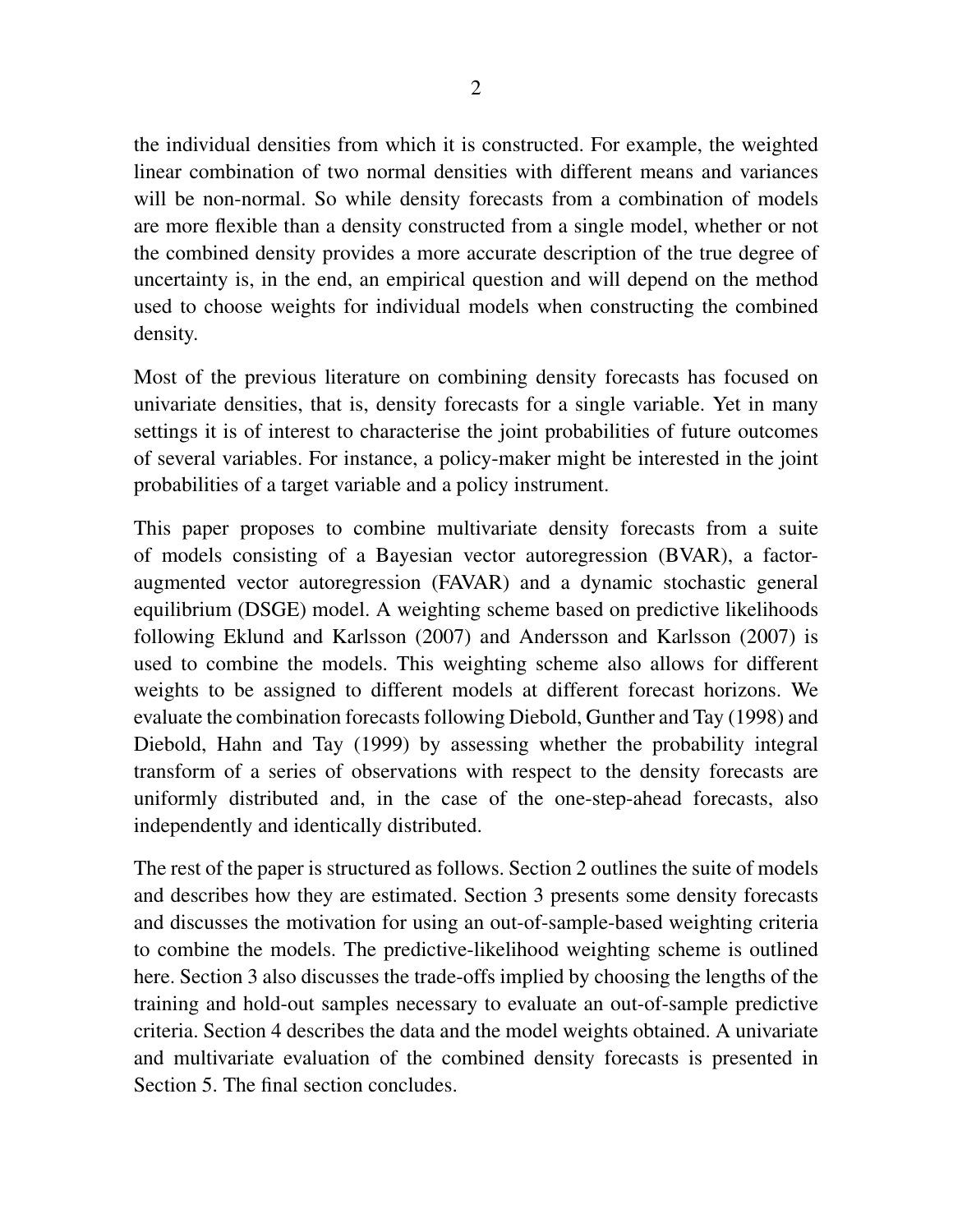# 2. A Suite of Models

The aim of this paper is to construct accurate multivariate density forecasts of GDP growth, inflation and short-term interest rates from a suite of models. We consider three types of models: a BVAR with Minnesota priors, a dynamic factor model or FAVAR and a medium-scale DSGE model. The first two are statistical models with a solid track record in forecasting (see, among others, Litterman 1986, Robertson and Tallman 1999 and Stock and Watson 2002). The structural DSGE model, on the other hand, has a shorter history as a forecasting tool (for examples, see Smets and Wouters 2004; Adolfson, Andersson *et al* 2005).

All three models restrict the dynamics of the variables of interest in order to avoid in-sample over fitting, which is a well-known cause of poor forecasting performance in unrestricted models (see, for instance, Robertson and Tallman 1999 and references therein). The BVAR shrinks the parameters on integrated variables in an unrestricted VAR towards the univariate random walk model. The FAVAR uses principal components to extract information from a large panel of data in the form of a small number of common factors. The DSGE model uses economic theory to restrict the dynamics and cross-correlations of key macroeconomic time series. Each model is briefly presented below along with an overview of how the individual models are estimated.

### 2.1 BVAR

The BVAR can be represented as:

$$
y_t^{bvar} = \sum_{i=1}^p A_i y_{t-i}^{bvar} + B + \varepsilon_t
$$
 (1)

where  $\varepsilon_t \sim N(0, \Sigma^{bvar})$ , *B* is a vector of constants and  $y_t^{bvar}$  $t_t^{vvar}$  is an  $m \times 1$  vector that includes quarterly data on the following variables: trade-weighted measures of G7 output growth, G7 inflation and a simple average of US, euro area and Japanese interest rates; the corresponding domestic variables we are interested in forecasting (GDP growth, trimmed mean underlying inflation and the cash rate); and the level of the real exchange rate. Variables in growth rates are approximated by log differences and foreign variables are treated as exogenous to the domestic variables. We consider three specifications of Equation (1) denoted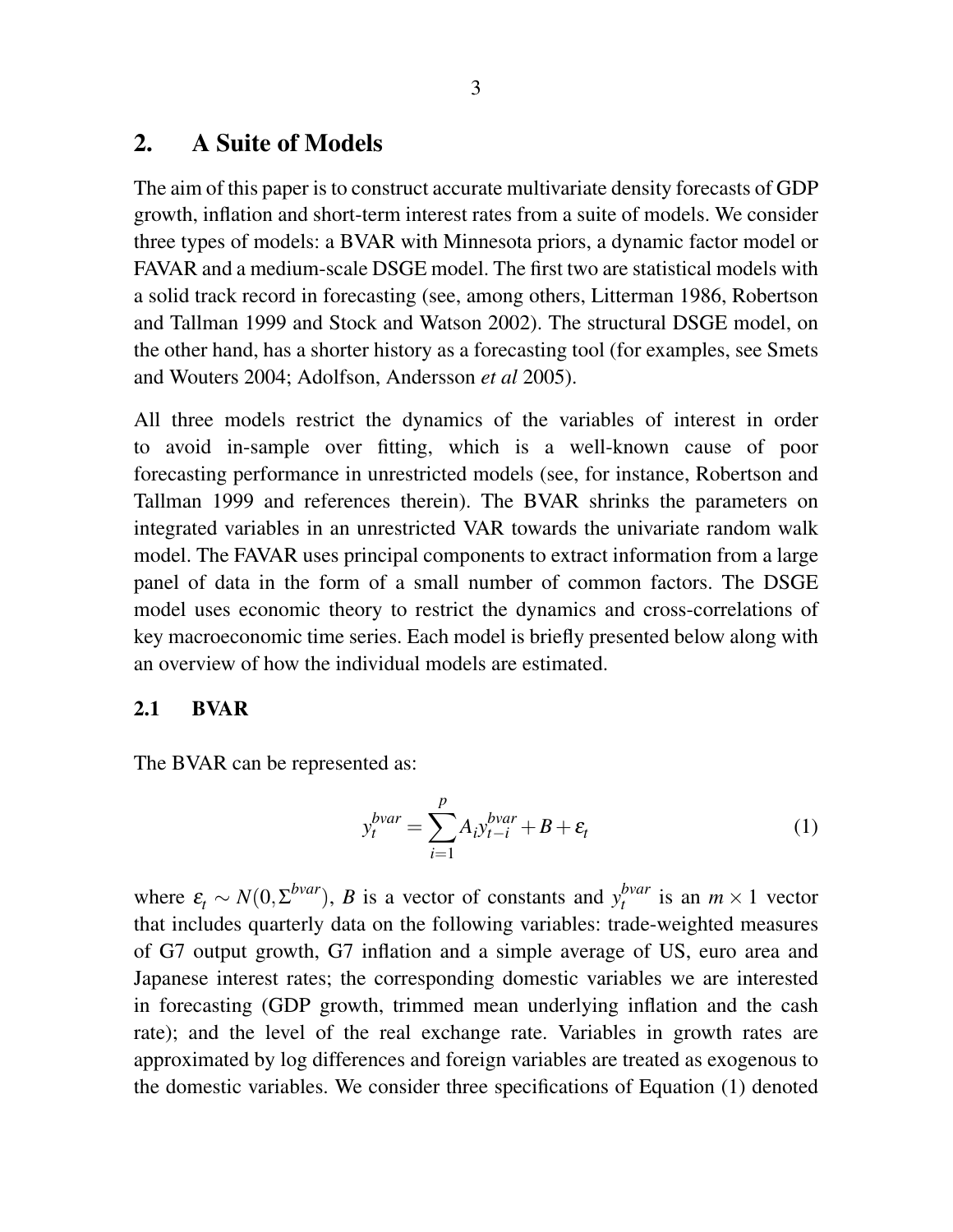BVAR2, BVAR3 and BVAR4 corresponding to the number of lags  $p = 2$ , 3 and 4 respectively.

Minnesota-style priors (Doan, Litterman and Sims 1984; Litterman 1986) are imposed on the dynamic coefficients  $A_i$ . The prior mean on the coefficient on the first lag of the dependent variable in each equation is set equal to zero for variables in changes and to 0.9 for the three variables specified in levels (both interest rate variables and the real exchange rate). The prior mean on coefficients for all other lags is set to zero and is 'tighter' on longer lags than on short lags. This prior centres the non-stationary domestic and foreign price and output levels on a univariate random walk, and centres domestic and foreign interest rates and the real exchange rate (stationary variables) on  $AR(1)$  processes.<sup>1</sup> A diffuse prior is placed on the deterministic coefficients of the unit root processes and the constants of the stationary processes in *B* and we impose a diffuse prior on the variance covariance matrix of the errors,  $p(\Sigma^{bvar}) \propto |\Sigma^{bvar}|^{-(m+1)/2}$ .

To draw from the posterior distribution of parameters under this Normal-Diffuse prior, the Gibbs Sampler described in Kadiyala and Karlsson (1997) was used, with the number of iterations set at 10 000 and the first 500 draws used as a burnin sample to remove any influence of the choice of starting value (the OLS estimate of  $\Sigma^{bvar}$  was chosen).

### 2.2 FAVAR

Factor models are based on the idea that a small number of unobserved factors  $f_t = (f_{1t} \dots f_{kt})'$  can explain much of the variation between observed economic time series. Once estimated, these factors can be included as predictors in an otherwise standard VAR, forming a factor-augmented VAR (see (Bernanke, Boivin and Eliasz 2005). The FAVAR therefore takes the same form as Equation (1), where  $y_t^{favar} = \left(\frac{z_t}{z_t}\right)$  $f'_t$   $f'_t$  $\int_t^t$   $\int_t^t$  and the vector  $z_t$  refers to the three domestic variables we are interested in forecasting.

Imposing a diffuse prior on the parameters of the model delivers the standard result that the covariance matrix of the errors  $\Sigma^{favar}$  is distributed as inverse

<sup>&</sup>lt;sup>1</sup> How strongly the overall and cross-equation elements of this prior are imposed is governed by two hyper parameters which are set at 0.5 and 0.2 respectively. Harmonic lag decay is also imposed. For a useful discussion of the Minnesota prior see Robertson and Tallman (1999).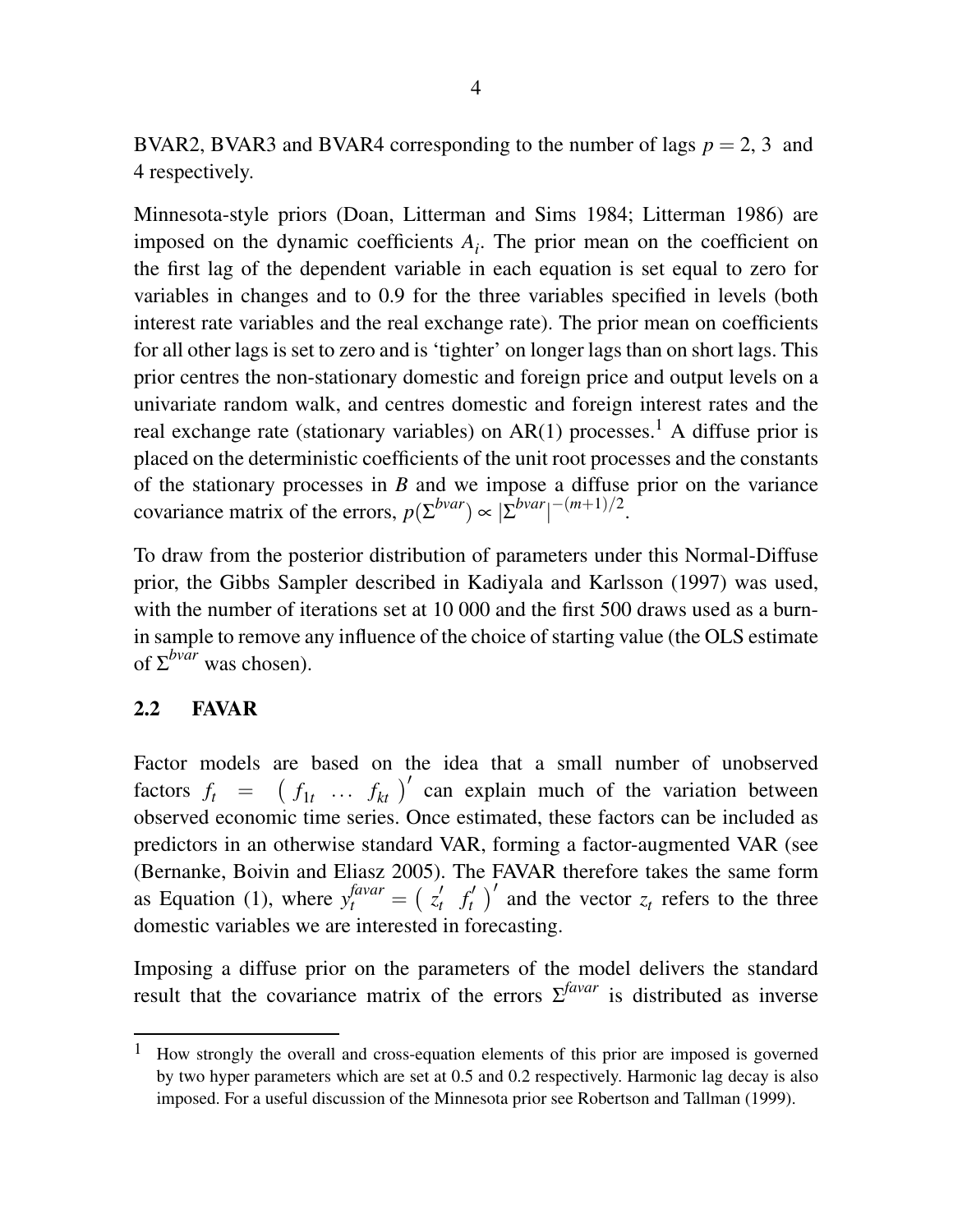Wishart (a multivariate generalisation of the inverse gamma distribution), while the regression coefficients follow a normal distribution, conditional on  $\Sigma^{favar}$  (see, for instance, Kadiyala and Karlsson 1997).

We use principal-components analysis following Stock and Watson (2002) to estimate  $f_t$  from a static representation of a dynamic factor model. The static representation is:

$$
X_t = \Lambda f_t + e_t \tag{2}
$$

where  $X_t$  represents a large data panel of predictor variables (demeaned and in stationary form),  $\Lambda$  is a matrix of factor loadings and  $e_t$  is an error term (with zero mean) which may be weakly correlated across time and series. The  $k \times 1$  vector of static factors  $f_t$  can include current and lagged values of the dynamic factors. When lags are included in the dynamic factor representation, the static factors in Equation (2) are estimated by principal components of a matrix that augments the data panel  $X_t$  with lags of the data panel. The principal-component estimator of the factors is  $\hat{f}_t = V'X_t$ , where *V* represents the matrix of eigenvectors corresponding to the *k* largest eigenvalues of the variance covariance matrix of the data panel (see Stock and Watson 2002 and Boivin and Ng 2005).

The data series included in  $X_t$  are the same as in Gillitzer and Kearns (2007) – see Appendix A of that paper for details – except that the three foreign variables used in the BVAR are also included. Up to three static factors  $(k = 1, 2, 3)$  are included in the model, which are estimated assuming a one-lag dynamic factor model representation. The first three factors explain approximately 25 per cent of the total variation of the data panel. Finally, we allow for either 2 or 3 lags in the FAVAR itself ( $p = 2,3$ ), which means that in total, six different specifications of the factor model are considered, each denoted FAVAR*kp*.

One drawback of the principal-components approach is that it gives no measure of the uncertainty surrounding the factor estimates  $\hat{f}_t$ , something that could be important for determining the overall uncertainty surrounding the forecasts. Bai and Ng (2006) show that when the number of series included in the data panel *n* grows faster than the number of observations *T* (that is  $T/n \rightarrow 0$ ), then the impact from using the 'estimated regressors'  $\hat{f}_t$  on the variance of the estimated model parameters is negligible. While this condition is not met here, we expect any influence on the variance of the FAVAR's parameters to be factored into the predictive criteria used to combine the different model forecasts.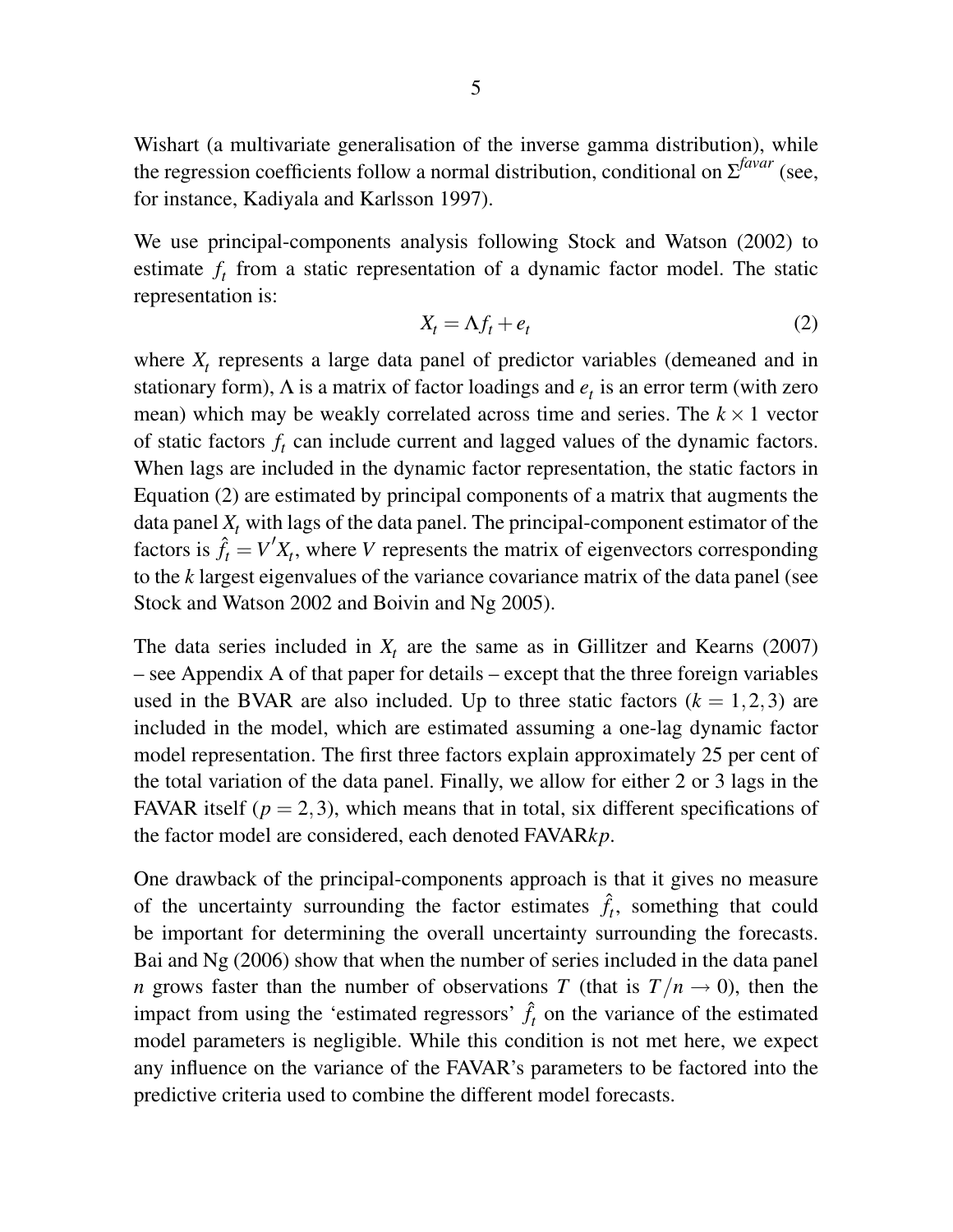### 2.3 DSGE Model

The DSGE model is a medium-scale open economy New Keynesian model that follows the open economy extension of Christiano, Eichenbaum and Evans (2005) by Adolfson *et al* (2007) closely. It consists of a domestic economy populated with households that consume goods, supply labour and own the firms that produce the goods. Domestic households trade with the rest of the world by exporting and importing consumption and investment goods. Consumption and investment goods are also produced domestically for domestic use. The domestic economy is small compared to the rest of the world in the sense that developments in the domestic economy are assumed to have only a negligible impact on the rest of the world. The model is rich in the number of frictions and shocks, which appears to be important for matching the data.

In order to estimate the model, the structural equations are linearised and the model is then solved for the rational expectations equilibrium. This can be represented as a reduced-form VAR. Since many of the theoretical variables of the model are unobservable, the model is estimated using the Kalman filter. To do this, the solved model is first put in state space form as follows:

$$
\xi_t = F_{\xi} \xi_{t-1} + v_t \tag{3}
$$

$$
y_t^{dsge} = A_X + H'\xi_t + \zeta_t \tag{4}
$$

$$
\left[\begin{array}{c} v_t \\ \zeta_t \end{array}\right] \sim N\left(\mathbf{0}, \left[\begin{array}{cc} Q & \mathbf{0} \\ \mathbf{0} & R \end{array}\right]\right) \tag{5}
$$

where the theoretical variables are collected in the state vector  $\xi_t$  and the observable variables are collected in the vector  $y_t^{dsge}$  $t^{usge}$ . The state transition Equation (3) governs the law of motion of the state of the model and the measurement Equation (4) maps the state into the observable variables. The matrices  $F_{\xi}$ ,  $A_X$ ,  $H'$  and  $Q$  are functions of the parameters of the model. The observable variables included in  $y_t^{dsge}$  $t_t^{angle}$  are the real wage, real consumption growth, real investment growth, the real exchange rate, the cash rate, employment, real GDP growth, real exports and real imports growth (adjusted), trimmed mean underlying inflation, real foreign (G7) output growth, G7 inflation and the foreign interest rate. Again, variables in growth rates are approximated by log differences.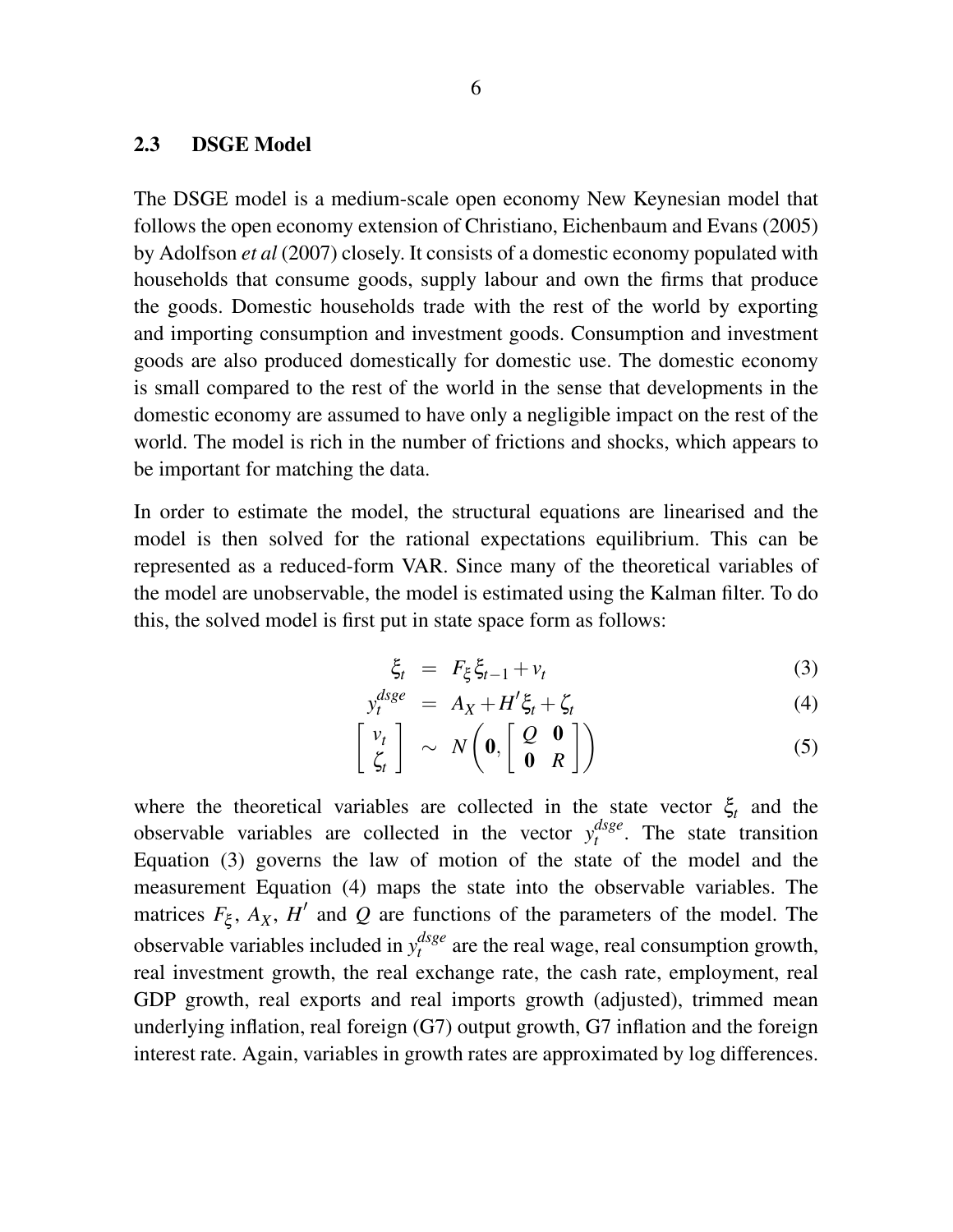The covariance matrix *R* of the vector of measurement errors  $\zeta_t$  in Equation (4) is chosen so that approximately 5 per cent of the variance of the observable time series are assumed to be due to measurement errors. The model is estimated using Bayesian methods and the posterior distributions of the 52 structural parameters are simulated using 1 000 000 draws from the Random-Walk Metropolis Algorithm, where the first 400 000 are removed as a burn-in sample. Further details of this model are available on request.

## 3. Combining the Model Forecasts

While each model included in the suite is estimated using different time series, the three core variables of interest – GDP growth, trimmed mean underlying inflation and the cash rate – are included in the data series for all three. To simplify notation, these three variables are collected in the vector  $z_t = (\Delta g d p_t \ \pi_t \ i_t)^T$ . It is each model's forecasting performance of the joint density  $p(z_{t+h} | \Omega_t)$ , where  $\Omega_t$ represents information available at time *t*, that will be used to combine the models. To simplify notation in what follows we leave out  $\Omega_t$  and use  $p_t(z_{t+h})$  to denote an *h* step-ahead conditional predictive density but the dependence on the information set available at time *t* should be remembered.

The three models and how they map into the observable variables that we are interested in can be represented by a state space system:

$$
y_{k,t} = A_k y_{k,t-1} + C_k u_{k,t}
$$
 (6)

$$
z_{k,t} = D_k y_{k,t} + v_{k,t} \tag{7}
$$

where (6) is the state transition equation and (7) is the measurement equation. The subscript *k* is used to index the models and  $y_{k,t}$  is the vector of model *k*'s variables at time *t*. The matrices  $A_k$  and  $C_k$  will depend on the functional forms of the models and the estimated model-specific posterior parameter distributions while the matrix  $D_k$  maps each model's variables into the vector of interest  $z_t$ . In the case of the BVAR and FAVAR models, where all variables in  $y_{k,t}$  are observable,  $D_k$  is simply a selector matrix that picks out the variables included in  $z_t$ .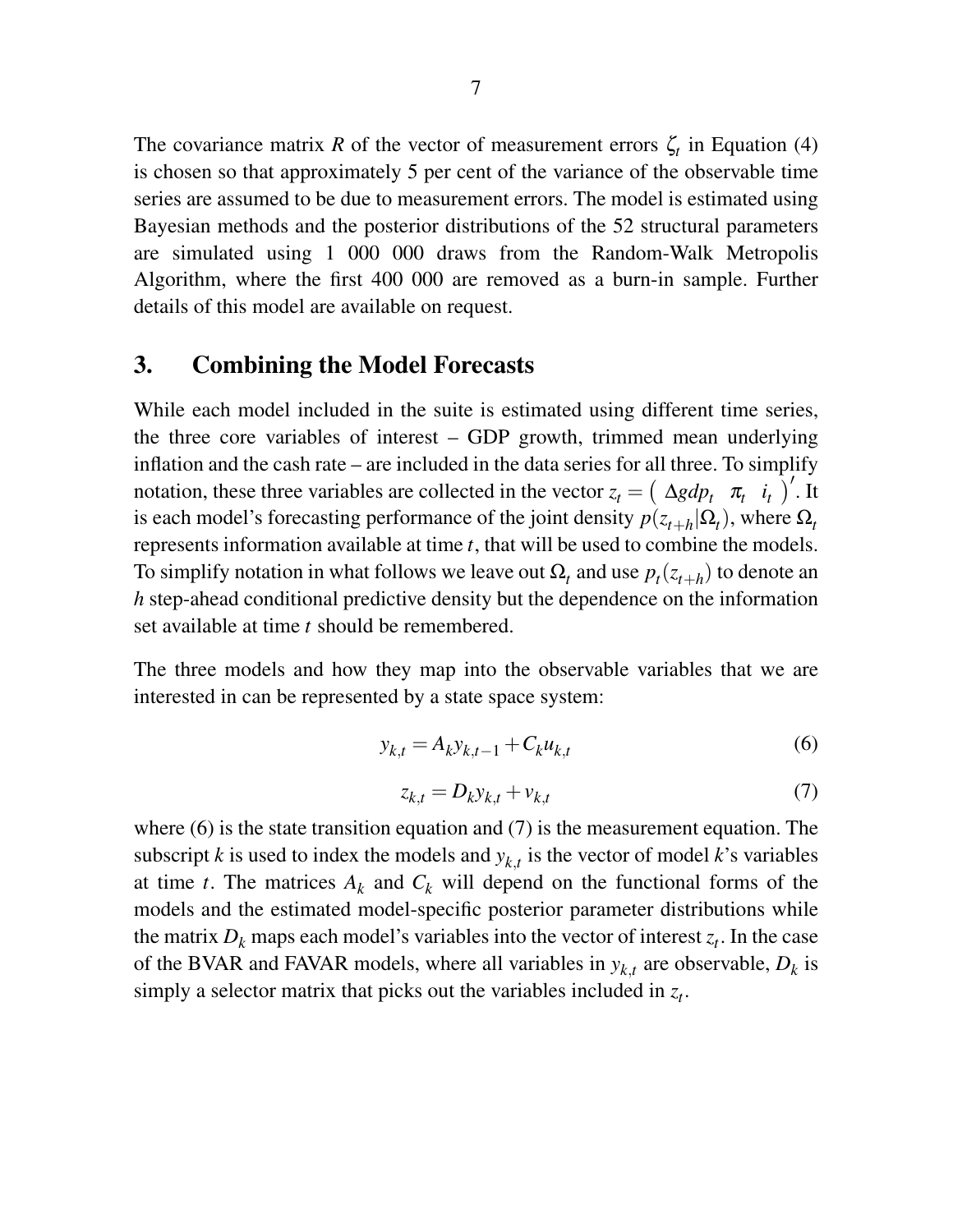### 3.1 Constructing Density Forecasts

The approach to constructing  $p_t(z_{k,t+h})$  is similar for each model. Multiple draws are taken from each model's posterior parameter distribution and for each draw *j*, a potential multivariate realisation  $z_{k,t}^{(j)}$  $\sum_{k,t+h}^{(J)}$  is constructed by iterating Equations (6) and (7) forward up to horizon *h*. At each iteration, a vector of shocks  $u_{k,t}^{(j)}$  $\chi_{k,t+h}^{(1)}$  is drawn from a mean zero normal distribution where the variance is itself a draw from the relevant model's parameter distribution (that is,  $u_{k,t+h}^{(j)} \sim N(0,\Sigma_k^{(j)})$  $\binom{(J)}{k}$ . Repeating this procedure  $j = 1000$  times at each forecast horizon allows us to build up a complete picture of the forecast probability distribution. To complete the density forecast, the potential realisations are ordered at each 'slice' in the forecast horizon. Each ordered set of realisations represents the *h* step-ahead conditional density forecast for *zk*,*t*+*<sup>h</sup>* . Different percentile bands are usually shaded when presenting the final forecast. Each band represents a range in which we expect future realisations of  $z_{k,t}$  to fall in with a certain probability.

As an example, the density forecasts that would have been obtained using data up to 2005:Q3 with the BVAR2 model are presented in Figure 1. The median projection along with 50 and 90 per cent probability intervals are shown.

A combination density forecast, denoted  $p_t^c$  $t^{c}(z_{t+h})$ , can be constructed as a weighted linear combination (or 'linear opinion pool') of the competing model forecasts:  $\overline{\nu}$ 

$$
p_t^c(z_{t+h}) = \sum_{k=1}^K p_t(z_{k,t+h}) w_{k,h}
$$
 (8)

where  $w_{k,h}$  represents the weight assigned to model *k* when forecasting at horizon *h*. The remainder of this section focuses on how to go about choosing these weights.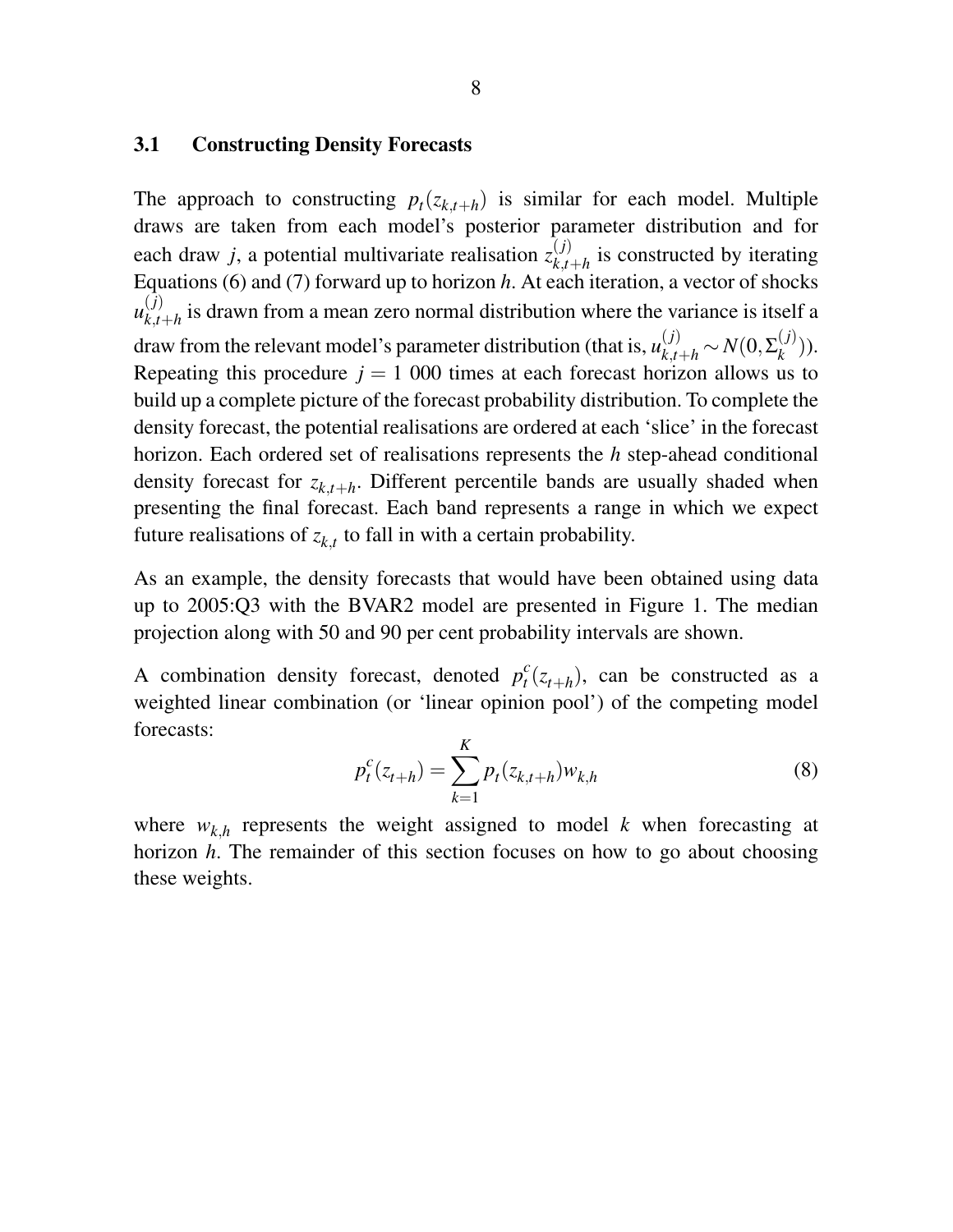

# Figure 1: BVAR2 Density Forecasts

### 3.2 Equal and Posterior Probability Weights

The simplest and most straightforward weighting scheme is to put equal weight on all models in the suite. In this case,  $w_{k,h} = 1/K$  at each forecast horizon. Apart from its simplicity, *a priori* this approach seems to have little going for it. For example, an over-parameterised model that forecasts poorly would still be assigned substantial weight.<sup>2</sup> But such a scheme has been found to perform well when combining point forecasts (see Timmermann 2006) and could also prove useful in a density combination context. One reason for this unexpected

<sup>&</sup>lt;sup>2</sup> Also, models that were quite similar would tend to be 'over-represented.'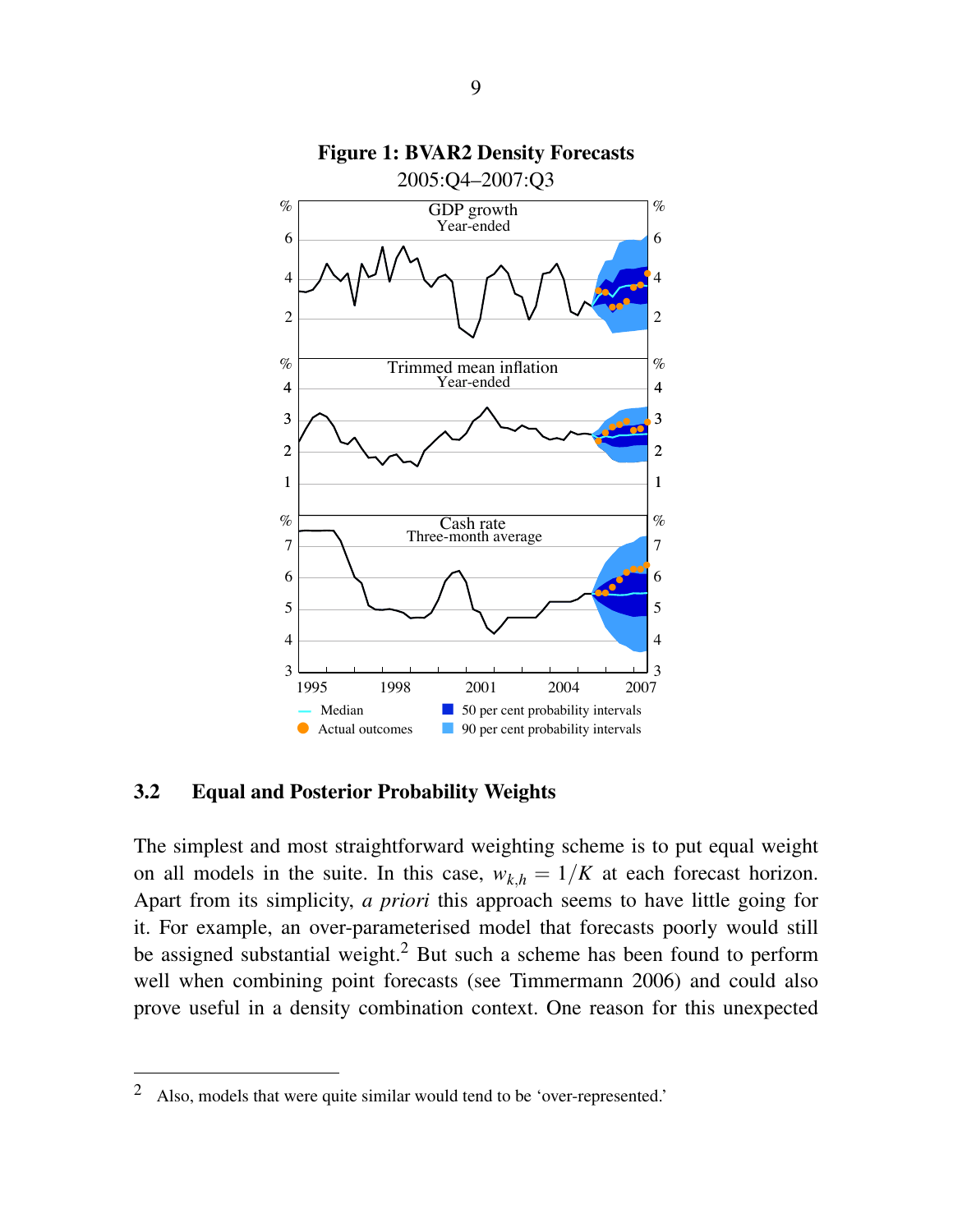success may be that an equal-weighting scheme is robust to possible small-sample problems that may arise when choosing weights 'optimally'.

An alternative and intuitive approach to combining models can be derived in a Bayesian framework. Each model's marginal likelihood, *p*(y*<sup>k</sup>* ), could be used to generate posterior probability weights, a method known as Bayesian Model Averaging (see, for example, Raftery, Madigan and Hoeting 1997). That is,

$$
w_k = \frac{p(\mathbf{y}_k)p(M_k)}{\sum_{i=1}^K p(\mathbf{y}_i)p(M_i)}
$$
(9)

where  $p(M_k)$  represents any prior beliefs about model *k* being the true model.

This method is attractive as models that appear to describe the observed data better are assigned a higher weight. But a potential problem with using an in-sample measure to generate model weights is that too much weight may be placed on over-parameterised models with good in-sample fit even if they perform poorly when forecasting.<sup>3</sup>

A further issue is that the marginal likelihood reflects the entire fit of a model. The weights from Equation (9) will depend upon each model's description of all the variables making up  $y_k$ , but  $y_k$  differs between models.

Another approach that can be used to help control for in-sample over-fitting, and to focus on the key variables of interest, is an out-of-sample weighting scheme based on predictive likelihoods, as in Andersson and Karlsson (2007) and Eklund and Karlsson (2007).

### 3.3 Predictive-likelihood Weights

A weighting scheme based on predictive likelihoods requires the available data to be split into two samples. A 'training' sample is used to estimate the parameters of each model, and the remaining 'hold-out' sample is used to evaluate each model's

<sup>3</sup> While it is possible to view the marginal likelihood as an out-of-sample measure, this interpretation relies on the predictive content of the prior (see, for example, Adolfson, Linde´ and Villani 2005 and Eklund and Karlsson 2007). This will only be true for the DSGE model in our suite of models and, in that case, the marginal likelihood is likely to be sensitive to the choice of prior. For both the BVAR and FAVAR models, where either diffuse or relatively uninformative priors are imposed, the marginal likelihood reflects an in-sample measure of fit.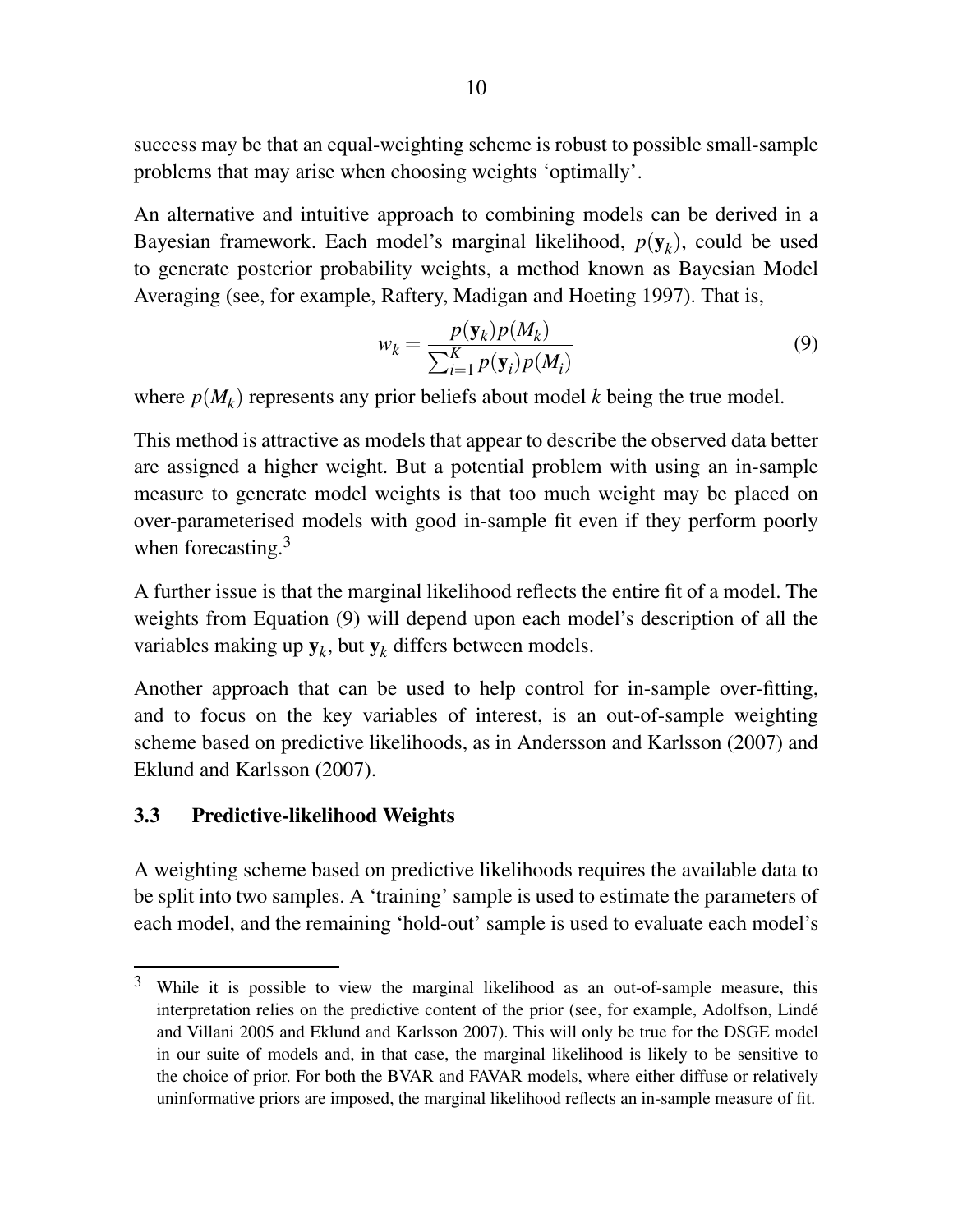out-of-sample forecasting performance. Asymptotically, that is, with an infinitely long hold-out sample, predictive likelihoods would tend to put all the weight on the best model. In practice, however, there is a trade-off between the length of training and hold-out samples. With a short training sample, a model's parameters will be imprecisely estimated. But lengthening the training sample necessarily shortens the hold-out sample, which makes the evaluation of the predictive criteria less precise. Therefore, in small samples, a poor model may still be assigned substantial weight. Worse still, if there are several poor models, their combined weight can be large.

It should be noted that the predictive likelihood is not an absolute measure of forecasting performance, but rather, it is a measure of forecasting accuracy relative to the variance implied by the model (see Andersson and Karlsson 2007 and Eklund and Karlsson 2007). This makes the predictive likelihood appealing when evaluating density forecasts from different models, although the ranking of models could be quite different to that obtained according to RMSEs based on point forecasts, for example.

As in Andersson and Karlsson (2007), we calculate a series of small hold-out sample predictive likelihoods (PL), as shown in Equation (10). This involves a recursive forecasting scheme where the training sample of initial size *l* is expanded throughout the forecasting exercise.<sup>4</sup> We also restrict our attention to each model's predictive performance of the subset of variables  $z_{k,t}$  as set out in Equation (7).

$$
PL_{k,h} = p(\mathbf{z}_{k,h}^{hold-out} | \mathbf{y}_k^{training}) = \prod_{t=l}^{T-h} \hat{p}(z_{k,t+h} | \mathbf{y}_{k,t})
$$
(10)

In Equation (10),  $\mathbf{z}_{k,h}^{hold-out}$  denotes the  $(T - h - l)$  hold-out observations used to evaluate model *k* at horizon *h*, y *training*  $\frac{r}{k}$  represents the (expanding) training sample

<sup>&</sup>lt;sup>4</sup> Theoretically, either a fixed- or rolling-window forecasting scheme would be preferred to accommodate the idea that the hold-out sample should tend towards infinity. With dynamic models, however, a fixed estimation window is not suitable as forecasts would essentially lack information available at the time of forecasting. The rolling-window scheme is also not practical when faced with a short sample of data. We therefore prefer the recursive approach.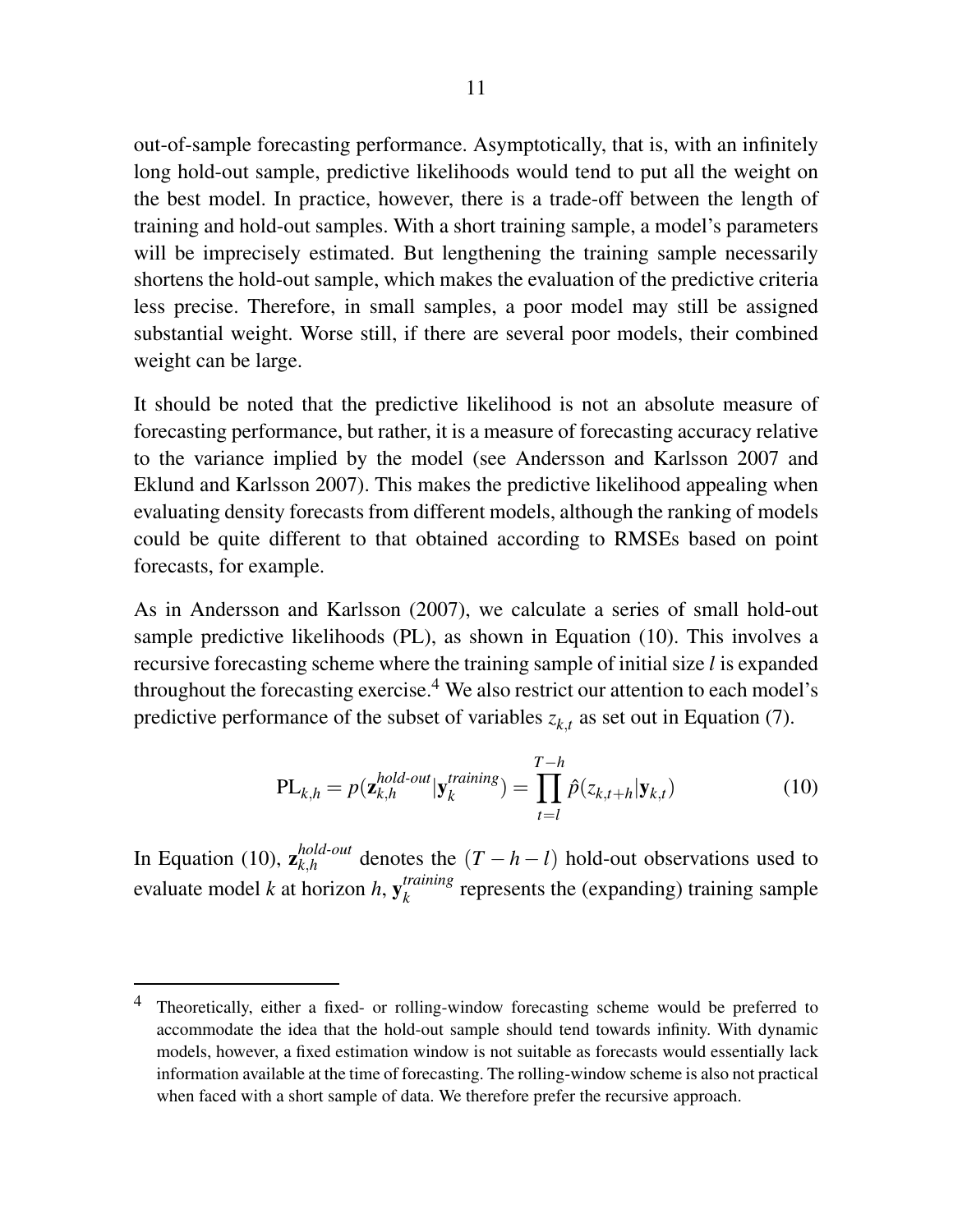and  $y_{k,t} = (y_{k,1} \dots y_{k,t})'$  represents each individual training sample relevant to iteration  $t$  in the recursive forecasting exercise.<sup>5</sup>

The predictive-likelihood weights can be calculated by replacing the marginal likelihood in Equation (9) with the predictive likelihood of Equation (10) as follows:

$$
w_{k,h} = \frac{\text{PL}_{k,h} p(M_k)}{\sum_{i=1}^{K} \text{PL}_{i,h} p(M_i)}.
$$
\n(11)

In the analysis below, we assign an equal prior probability to each model being the true model, that is,  $p(M_k) = 1/K$ . <sup>6</sup>

# 4. Results

### 4.1 The Sample

The data sample is from 1992:Q1 to 2007:Q3 and as discussed above, a recursive out-of-sample forecasting scheme was used to evaluate each model and generate model weights. The first  $l = 36$  observations (1992:Q1–2000:Q4) were used as the initial training sample to estimate each model before constructing density forecasts up to eight quarters ahead (2001:Q1–2002:Q4). The training sample was then extended by one observation, the models re-estimated and density forecasts over the next eight quarters (2001:Q2–2003:Q1) constructed. Model weights were generated sequentially by repeating this exercise over the remaining sample. The final set of model weights were based on a hold-out sample of 27 observations at the one-step-ahead forecast horizon and 19 observations at the eight-step-ahead horizon (the final training sample was between 1992:Q1 and 2007:Q2, which allows one one-step-ahead forecast to be compared to the final observation). It should be noted that the DSGE model was only re-estimated every four quarters to save on computation time.

<sup>5</sup> More details on how the predictive likelihood (10) was calculated are provided in Appendix A.

<sup>6</sup> We also generated weights numerically following Hall and Mitchell (2007) when choosing the set of weights that minimise the Kullback-Leibler divergence between the combined density forecast and the true but unknown density. When considering a small number of models, the weights obtained were similar to those of the predictive-likelihood approach, but this Kullback-Leibler information criterion weighting scheme, which involves a numerical search for the optimal set of weights, becomes impractical when considering a larger model space.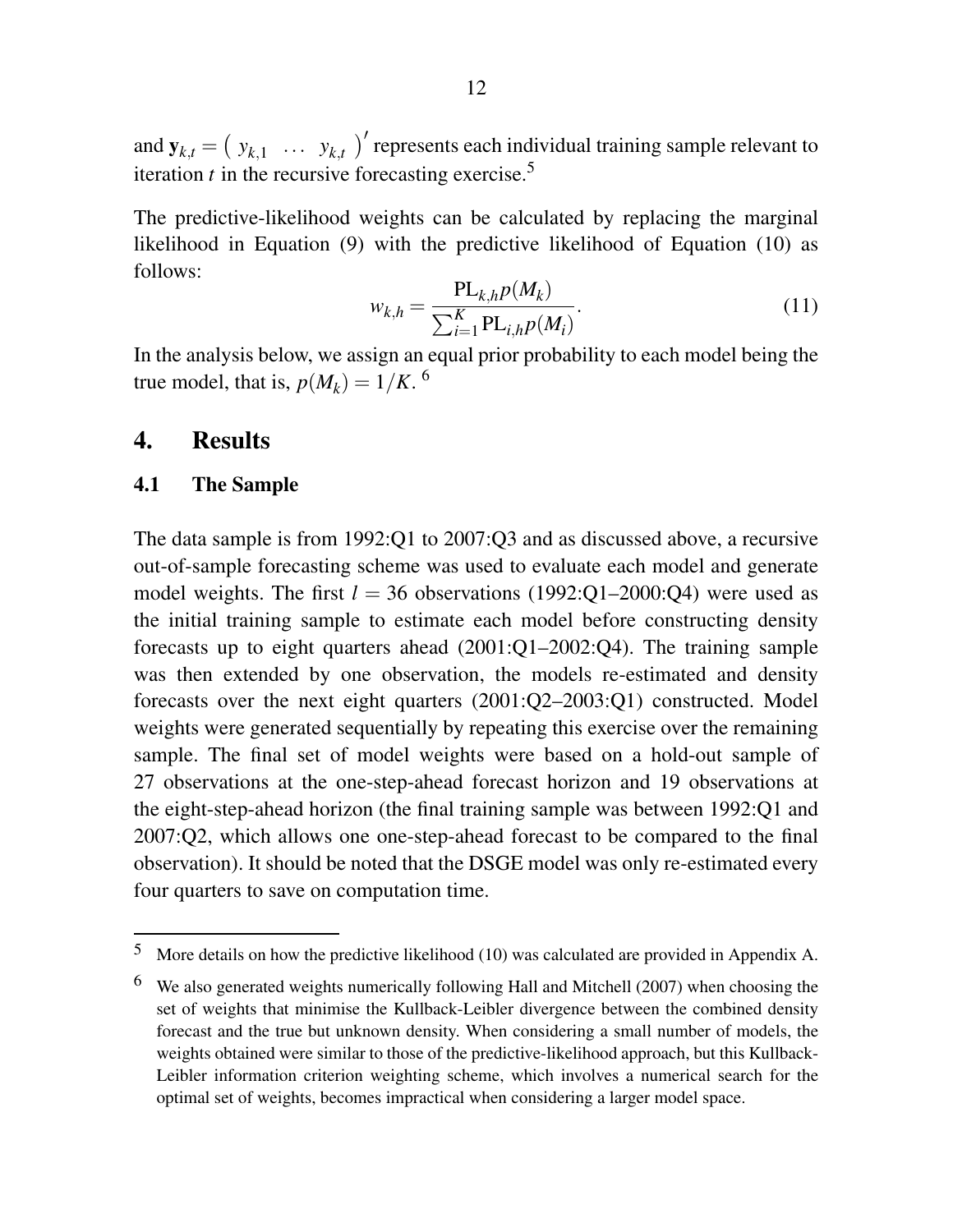### 4.2 Model Weights

Table 1 shows the final set of model weights (using all observations in the hold-out sample) according to the predictive-likelihood weighting scheme when forecasting one, two, four and eight quarters ahead. Note that a simple unrestricted VAR of GDP growth, trimmed mean inflation and the cash rate (with two to four lags) was also included in the weighting scheme as a benchmark model. How the predictive-likelihood weights evolve throughout the hold-out sample (as the number of observations used to construct the weights increase) is shown in Figure 2 for the BVAR2, FAVAR12 and DSGE models.

|                     | Table 1: Predictive-likelihood Weights at 2007:Q3 |                |      |      |
|---------------------|---------------------------------------------------|----------------|------|------|
| <b>Model</b>        |                                                   |                |      |      |
|                     | $\mathbf{1}$                                      | $\overline{2}$ | 4    | 8    |
| BVAR4               | 0.22                                              | 0.32           | 0.00 | 0.00 |
| BVAR3               | 0.18                                              | 0.11           | 0.00 | 0.00 |
| BVAR <sub>2</sub>   | 0.25                                              | 0.07           | 0.01 | 0.00 |
| FAVAR33             | 0.00                                              | 0.00           | 0.00 | 0.00 |
| FAVAR32             | 0.00                                              | 0.00           | 0.02 | 0.01 |
| FAVAR <sub>23</sub> | 0.00                                              | 0.00           | 0.00 | 0.00 |
| FAVAR <sub>22</sub> | 0.00                                              | 0.18           | 0.35 | 0.13 |
| FAVAR <sub>13</sub> | 0.00                                              | 0.00           | 0.02 | 0.00 |
| FAVAR12             | 0.03                                              | 0.25           | 0.59 | 0.84 |
| <b>DSGE</b>         | 0.00                                              | 0.00           | 0.00 | 0.00 |
| VAR4                | 0.02                                              | 0.04           | 0.00 | 0.00 |
| VAR3                | 0.30                                              | 0.02           | 0.00 | 0.00 |
| VAR <sub>2</sub>    | 0.00                                              | 0.00           | 0.00 | 0.00 |

Notes: The weights shown in the table are calculated using all observations in the hold-out sample, which is made up of 27 observations for the one-quarter-ahead forecasts and is reduced by 1 observation for each subsequent forecast horizon.

Table 1 shows that, for forecasting at short horizons, the BVAR model is assigned the most weight. The BVAR specified with 2 lags is preferred at the one-quarterahead forecast horizon while 4 lags are preferred at the two-quarter-ahead horizon. The benchmark VAR model specified with 3 lags also receives substantial weight at the one-quarter-ahead forecast horizon. When forecasting at intermediate and longer horizons, the FAVAR model is assigned the majority of the weight. The FAVAR specified with two lags and either one or two factors seems to do the best.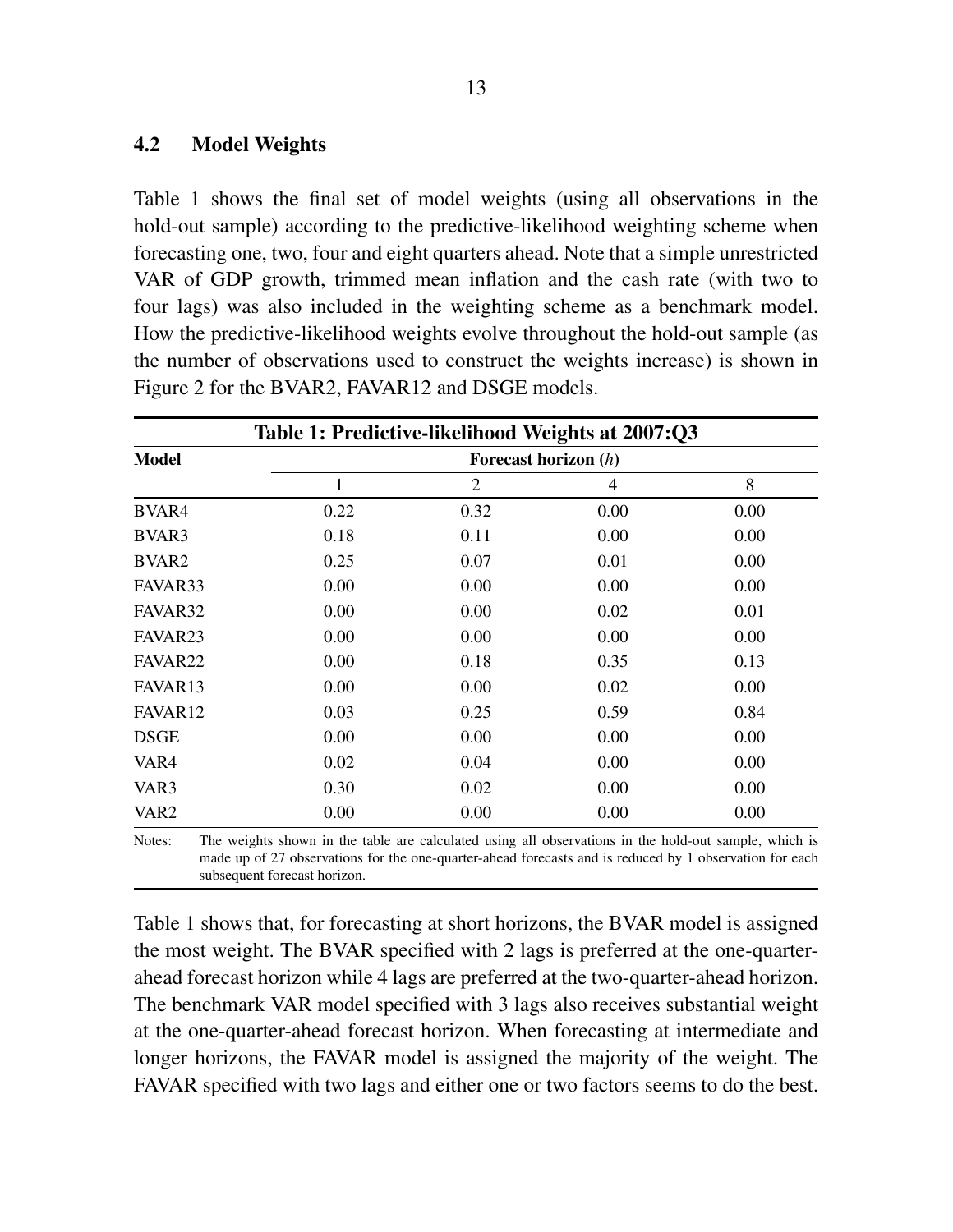

Interestingly, the DSGE model is assigned zero weight at all forecast horizons. This result can be attributed to the large forecast error variance implied by the DSGE model. As we will see in Section 5, the DSGE model's density forecasts were typically too wide (the true degree of uncertainty was over-estimated) when compared with the distribution of actual observations in the sample.

As discussed above, combining weights 'optimally' could be troublesome when faced with a small sample of data. Therefore, we also consider an equalweighting scheme, which assigns a one-third weight ( $w_{k,h} = 1/3$ ) to the BVAR2, FAVAR12 and DSGE models at all horizons and in all time periods. While an equal-weighting scheme across all 13 models shown in Table 1 could have been used, that approach would tend to overweight the FAVAR models (of which there are 6 different specifications) and underweight the others, in particular the DSGE model.

To give a flavour of what the combination density forecasts may look like, Figure 3 shows a cross-section of the four-quarter-ahead density forecasts that would have been made in 2005:Q3 when using the predictive-likelihood and equal-weighting schemes (using weights that would have been available at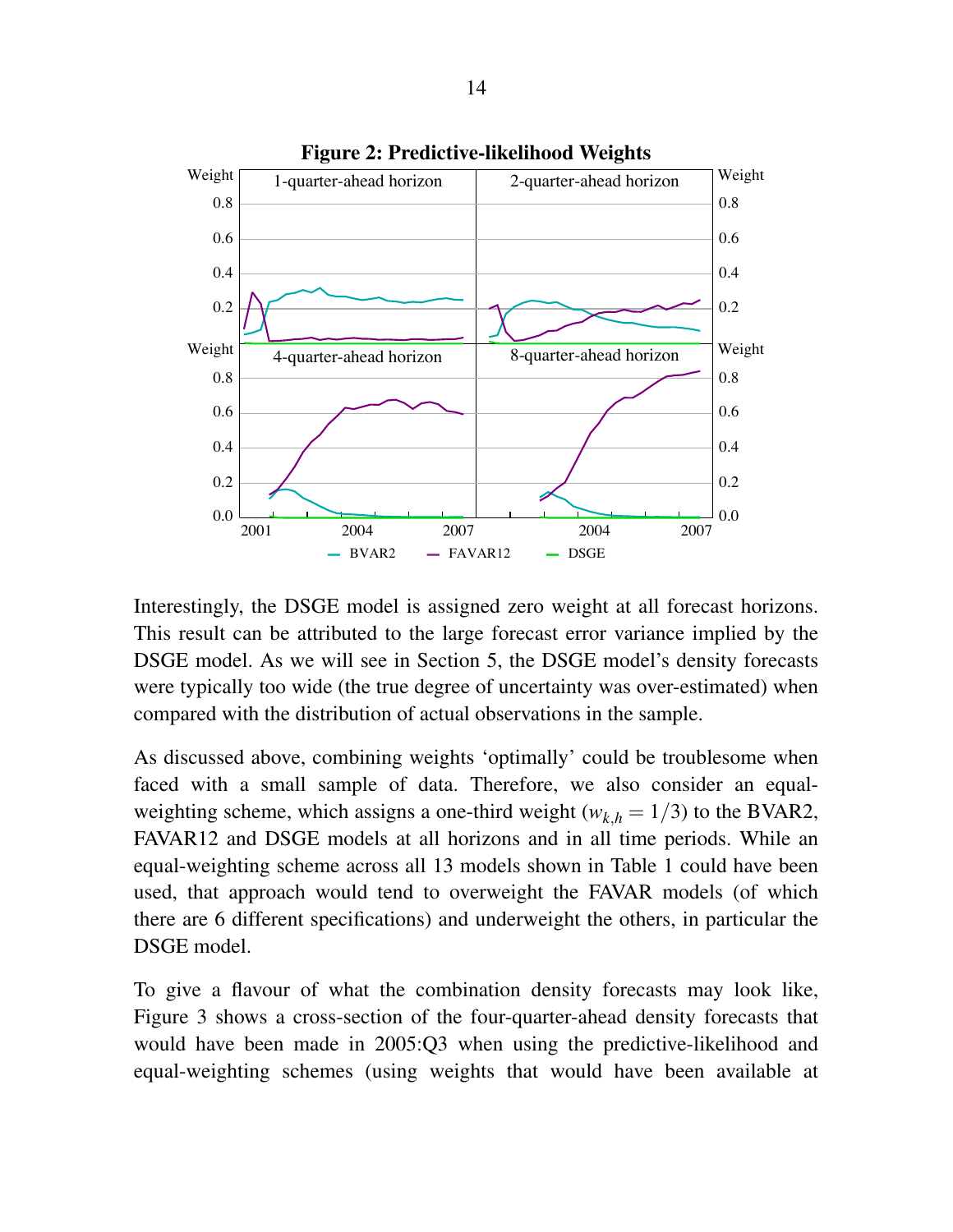

Figure 3: Four-quarter-ahead Density Forecasts Made in 2005:Q3

the time of forecasting). The individual BVAR2, FAVAR12 and DSGE model forecasts are also shown to give an idea of how the combination forecasts differ.

Looking at Figure 3, a couple of points are worth making. The predictivelikelihood combination density forecasts are typically similar to the FAVAR12 model's density forecasts since that model is given a large weight at the fourquarter-ahead forecast horizon. It is also clear that the DSGE model's density forecasts are characterised by a much larger degree of uncertainty than is the case with the other models or the combination density forecasts. Finally, the equally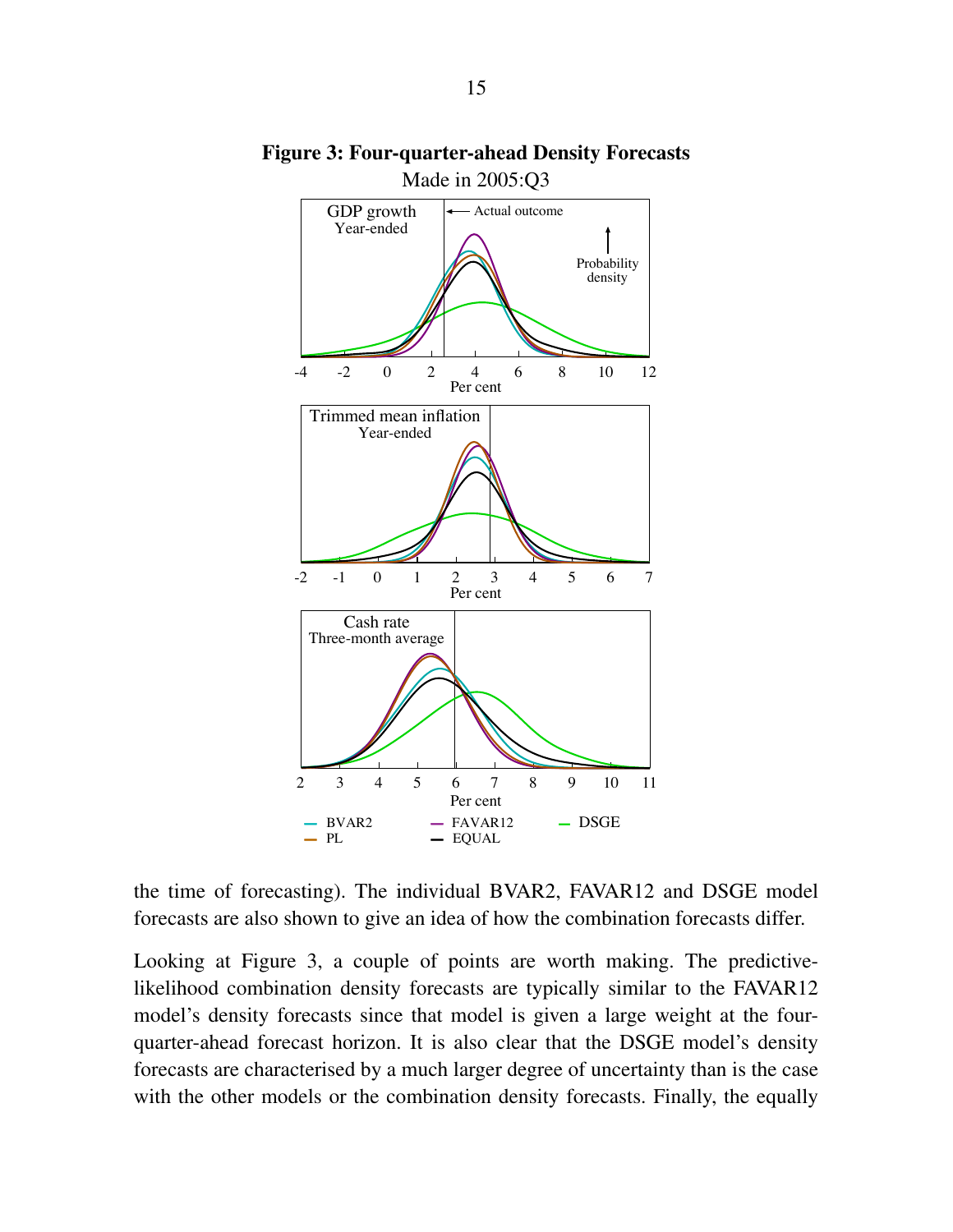weighted combination density forecast for the cash rate has a 'fat' right-hand tail, suggesting that in 2005:Q3, according to this forecast, the risks to the central cash rate projection in four quarters time were somewhat skewed to the upside.

# 5. Evaluating Density Forecasts

Accuracy is obviously a desirable feature of forecasts. For point forecasts, accuracy is usually interpreted to mean that the forecast errors are unbiased and small according to RMSEs. For density forecasts, accuracy can be interpreted in a statistical sense by comparing the distribution of observed data with the forecast distribution. Given a large enough sample of data, if a density forecast is providing an accurate characterisation of the true degree of uncertainty, that is, it provides an accurate description of reality, then we would expect observations to fall uniformly across all regions of the distribution that are forecast to contain the same probability density. As an example, if a density forecast suggests there is a 10 per cent chance of GDP growth falling between 3.5 and 3.7 per cent at a given forecast horizon, then, if economic conditions at the time of forecasting could be replicated 100 times, we would expect 10 actual observations to fall between 3.5 and 3.7 per cent. Diebold *et al* (1998) employ this result to formally evaluate density forecasts; an approach that avoids both the need to specify the unknown true density and the need to specify a loss function for the user of the forecasts.

Diebold *et al*'s (1998) approach to evaluating univariate density forecasts is based on the probability integral transform (pit) of a sequence of *n* univariate observations  $\{y_{t+h}\}_{t=1}^n$  $t_{t=1}^n$ , with respect to the *h*-step-ahead density forecasts  ${p_t(y_{t+h})}_{t=0}^n$  $t_{t=1}^n$ . Each of the transformed observations or pits  $\{v_{t+h}\}_{t=1}^n$  $t_{t=1}^n$  reflects the probability (according to the density forecast) that an out-turn  $y_{t+h}$  will be less than or equal to what was actually observed. That is,

$$
v_{t+h} = \int_{-\infty}^{y_{t+h}} p_t(u) du, \ t = 1, \dots, n. \tag{12}
$$

Equation (12) links where an actual observation falls relative to the percentiles of the forecasted distribution. For example, an actual observation that falls at the median of the density forecast would receive a pit value of 0.5. For an observation that falls in the upper tail, say at the  $90<sup>th</sup>$  percentile, the pit value would be 0.9. If a sequence of density forecasts coincides with the true data-generating process, then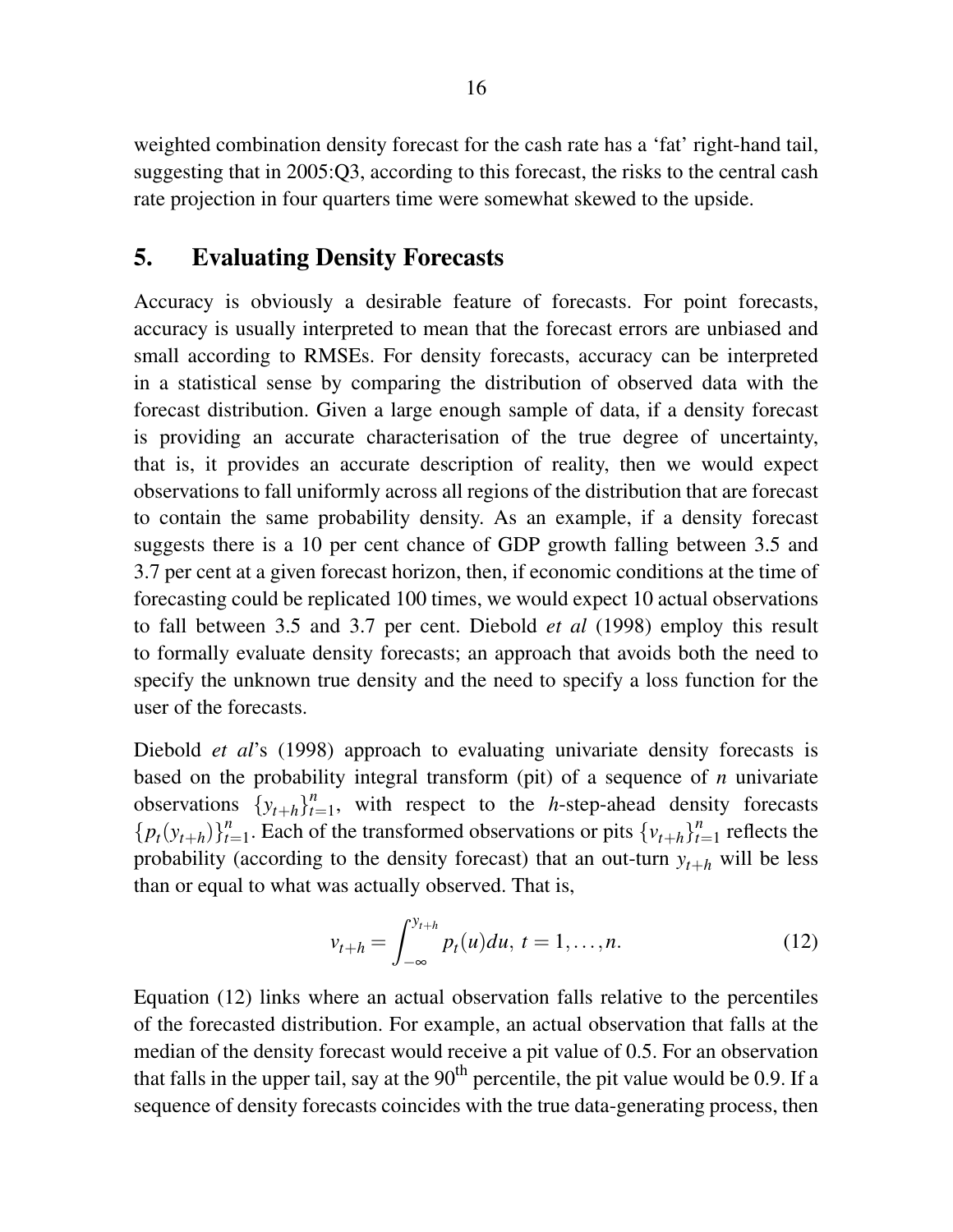the sequence of pits  $\{v_{t+h}\}_{t=1}^n$  will be uniform  $U(0,1)$  and in the case where  $h=1$ ,  ${v_{t+h}}_t^{\bar{n}}$  $t_{t=1}^{n}$  are both  $U(0, 1)$  and independently and identically distributed (iid). In other words, if the density forecasts are not misspecified, over a large enough sample, realisations should fall over the entire range of the forecasted density and with a probability equal to the probability specified in the density forecast.

Diebold *et al* (1999) show that the probability integral transform approach to evaluating density forecasts can be extended to the multivariate case.<sup>7</sup> Let  $p_t(z_{t+h})$  again denote a joint density forecast of the 3 × 1 vector of interest  $z_{t+h} = (z_{1,t+h} \ z_{2,t+h} \ z_{3,t+h})'$  made at time *t* and suppose we have *n* such forecasts and *n* corresponding multivariate realisations. After factoring the joint density into the product of conditional densities,

$$
p_t(z_{t+h}) = p_t(z_{3,t+h}|z_{2,t+h}, z_{1,t+h}) p_t(z_{2,t+h}|z_{1,t+h}) p_t(z_{1,t+h})
$$
(13)

the probability integral transform for each variable in the multivariate realisations can be taken with respect to the corresponding conditional distribution. This creates a set of three pit sequences, each of length *n*. If the joint density forecasts correspond to the true conditional multivariate density, then these three transformed sequences will each be  $U(0,1)$ , as will the  $3n \times 1$  vector formed by stacking the individual sequences. As before, in the one-step-ahead case they will also be iid. Since the joint density in Equation (13) can be factored in six ways, there are, in fact, six equivalent pit sequences that can be used to evaluate the multivariate density forecasts.<sup>8</sup>

So evaluating density forecasts can effectively be reduced to testing whether an observed series is  $U(0,1)$ , and in the case of the one-step-ahead forecasts, whether it is also iid. Before presenting the results, it must be highlighted that in the current context there are reasons why tests of uniformity and independence may be unreliable and it would be unwise to over-emphasise the results from these tests. Given the small sample of data on which we can evaluate the forecasts, it will always be difficult to distinguish between forecasting ability and luck. Also, as Hall and Mitchell (2007), among others, have noted, the way in which dependence

<sup>7</sup> See also Clements and Smith (2000) for an application of the multivariate pit approach.

<sup>8</sup> In the results that follow, the multivariate evaluation was based on factoring the joint density of  $z_t$  as follows:  $p_t(z_{t+h}) = p_t(\Delta g dp_{t+h} | \pi_{t+h}, i_{t+h}) p_t(\pi_{t+h} | i_{t+h}) p_t(i_{t+h}).$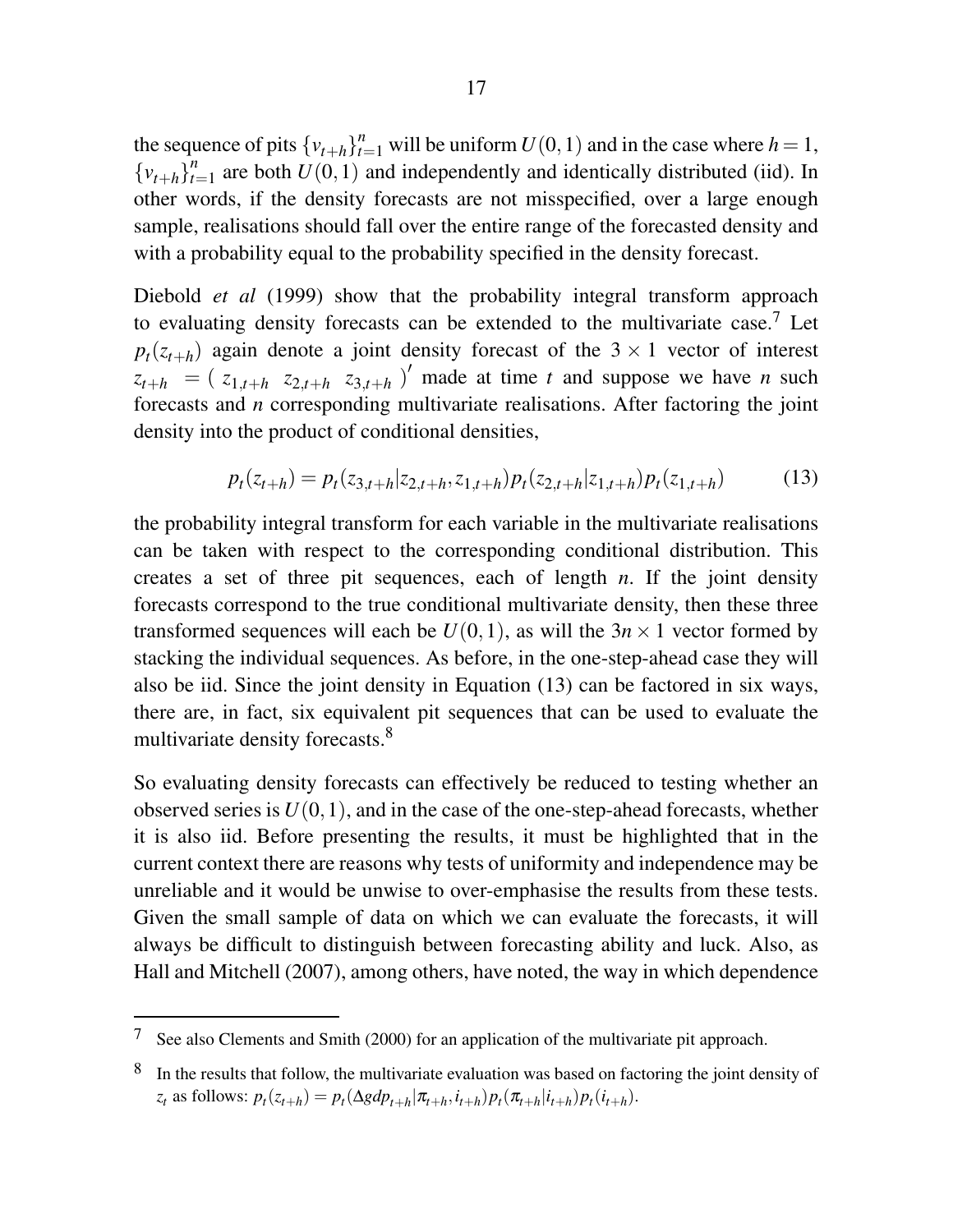in the forecasts affects tests for uniformity is unknown (as is the impact of nonuniformity for tests of independence). And given that serially dependent forecasts are entirely consistent with correctly-specified density forecasts at a forecast horizon greater than one-step-ahead (see Elder *et al* 2005 for a good discussion of this point), results must be treated with some caution. In addition, formal testing of the densities presented in this paper is further complicated by the fact that we allow for parameter uncertainty when constructing the forecasts.

We present a visual assessment of the hypothesis that the pit-values corresponding to the one-quarter-ahead density forecasts are uniformly distributed in Figure 4. The results for the two- and four-quarter-ahead forecasts are provided in Appendix B (a visual assessment at longer forecast horizons is difficult due to the small number of observations available to evaluate the forecasts). This method is widely used in the literature and may also prove revealing as to how the density forecasts are misspecified. We conduct both a univariate and multivariate evaluation of the BVAR2, FAVAR12 and DSGE models, as well as the two combined density forecasts based on the predictive-likelihood and equal-weighting schemes.

Since a number of observations are 'used up' when calculating the predictiveweighting criteria, the effective sample on which we can evaluate the combined densities is reduced. To evaluate the combined one-quarter-ahead density forecasts, 26 observations were available, while only 12 observations could be compared to the combined eight-quarter-ahead density forecasts.<sup>9</sup> To allow for a fair comparison with the predictive-likelihood weighting scheme, this reduced evaluation sample was also used to evaluate the equal-weighting scheme as well as the models individually.

In Figures 4, B1 and B2, the horizontal line represents the theoretical distribution that pit-values would follow in the case of correctly-specified density forecasts.

 $9\text{ T}$  To see this, consider the sequence of eight-quarter-ahead combined density forecasts. The first such forecast can only be made once the first set of eight-quarter-ahead weights are constructed (which is in 2002:Q4). And being an eight-quarter-ahead forecast, it is evaluated against the 2004:Q4 observation. A second eight-quarter-ahead forecast can be made in 2003:Q1 (using an updated set of eight-quarter-ahead weights) and evaluated in 2005:Q1. This pattern continues until the sample is exhausted, which occurs after 12 eight-quarter-ahead forecasts are made.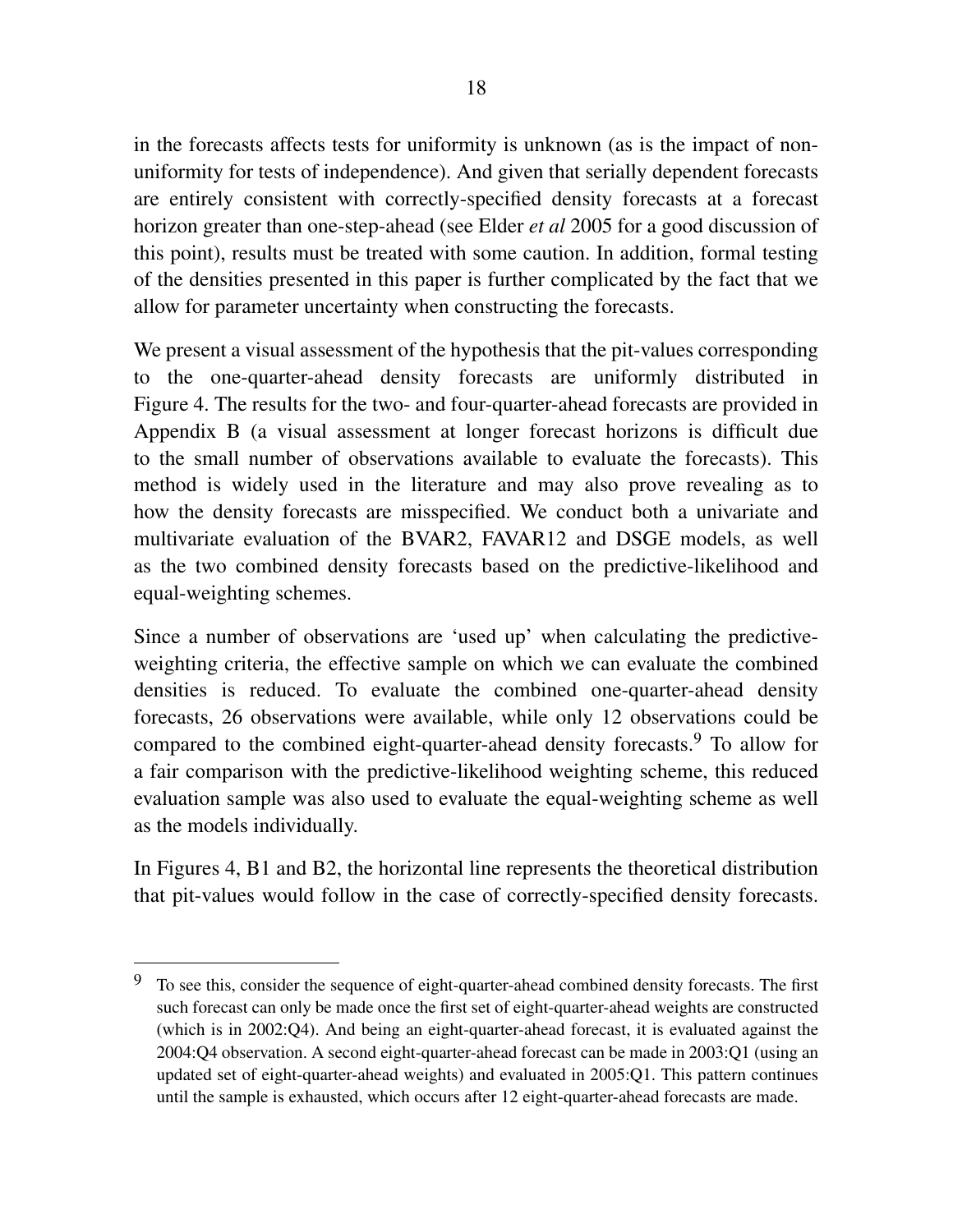

Figure 4: Pit Distributions

Notes: Rows in the figure refer to the three individual model density forecasts and the two combination density forecasts. The first three columns refer to the pit-values corresponding to the univariate one-quarter-ahead density forecasts for GDP growth, inflation and the cash rate. The final column refers to the multivariate forecasts where the histogram is constructed using the 'stacked' sequence of pit-values as described in the main text. The height of each bin (vertical axis) reflects the number of observations that fell within different percentile bands (horizontal axis) over the evaluation period (26 observations in total in the univariate cases and 26 observations for each of the three variables in the multivariate case).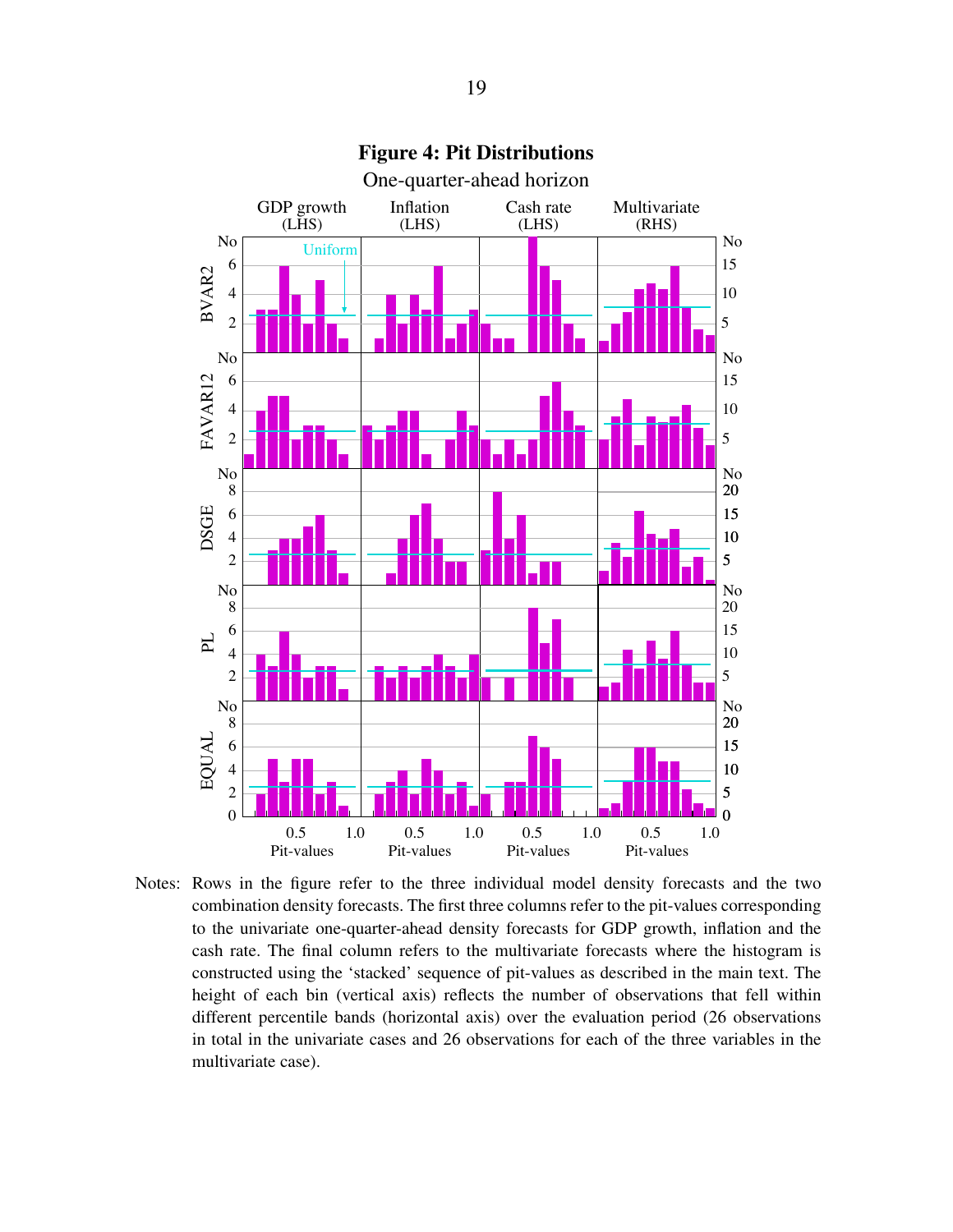The 'closer' the sample histogram is to this  $U(0,1)$  distribution, the 'better' the density forecast. A 'hump'-shaped histogram would be suggestive of density forecasts that are over-estimating the true degree of uncertainty, with too many pit-values close to 0.5 (a result of too many actual observations falling around the centre of the density forecasts over time). A histogram with peaks near 0 and 1, on the other hand, would suggest too small a probability is being assigned to outcomes in the tails of the forecasted distribution.

Some broad conclusions can be taken from the figures. It seems clear that the distributions of pit-values corresponding to the DSGE model's forecasts (the third row in each of the figures) violate the uniformity hypothesis. For both the univariate and multivariate cases, over the evaluation period, the DSGE model's density forecasts were too wide when compared to the actual distribution of observations. The 'hump'-shaped distribution of pit-values is particularly evident at the two- and four-quarter-ahead forecast horizons (Figures B1 and B2).

Looking at the univariate cases (the first three columns in each figure) it appears that, across the different models and weighting schemes, the density forecasts for inflation perform the best. Apart from the DSGE model, the distribution of pit-values for the inflation forecasts show a reasonable coverage in the tails of the distribution, with the overall distribution typically close to the  $U(0,1)$  line. The distribution of the cash rate variable seems to be the most poorly forecast across the various methods. Turning to the multivariate cases, it seems that the FAVAR12 model provides the best description of the joint distribution of GDP growth, inflation and interest rates over the evaluation period. This seems to be true at each forecast horizon. The combination density forecasts constructed using the predictive-likelihood weights also perform well, although it is not clear that the combination density performs that much better than the individual FAVAR12 model's forecasts. There is perhaps some evidence that the optimally combined density forecasts outperform those based on an equal-weighting scheme, although this is most likely due to the poor performance of the DSGE model's density forecasts, which receive one-third weight in the equal-weighting scheme.

Formal statistical tests of the uniformity hypothesis have also been suggested.<sup>10</sup> For example, Berkowitz (2001) suggests taking a further transformation using

<sup>10</sup> Corradi and Swanson (2006) provide a detailed summary. See also Hall and Mitchell (2004) for an application of the various testing procedures to density forecasts of UK inflation.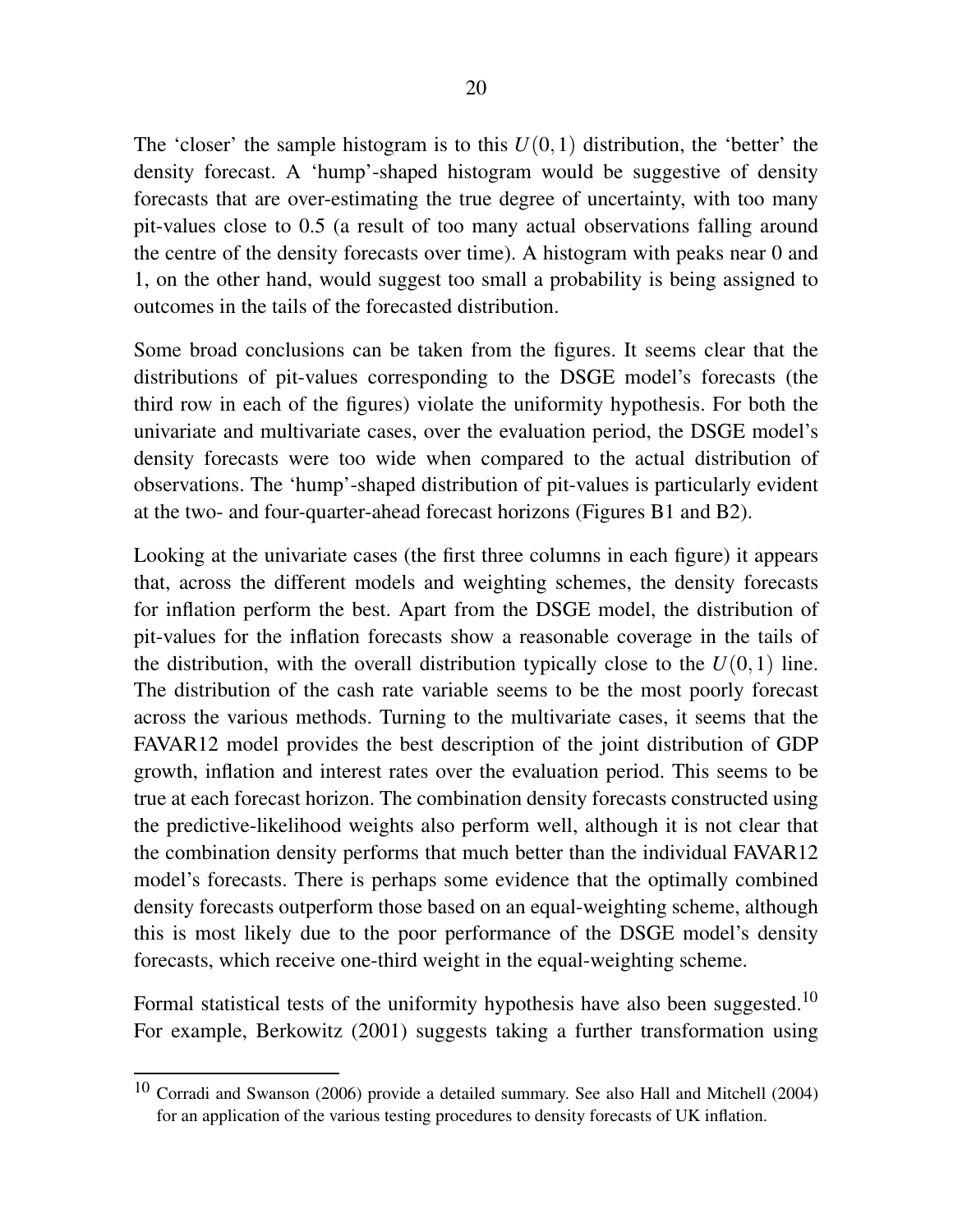the standard normal inverse cumulative density function to convert the test for uniformity into a more powerful test for normality. In Appendix B we present a variation of the Berkowitz-type test for normality which aims to allow for serial correlation in the forecasts (see Elder *et al* 2005). While the test delivers broadly the same conclusion as the visual assessment, given the difficulties faced when assessing the uniformity (or normality) hypothesis discussed earlier, the results should still be treated with some caution.

To test the hypothesis that the pit-values corresponding to the one-quarter-ahead density forecasts are iid, Ljung-Box (LB) tests for up to fourth-order serial correlation are shown in Table 2. LB tests on the first three moments were considered to allow for the possibility of higher-order dependence. Except for the univariate density forecasts for inflation, the tests do show evidence of serial correlation. This suggests that the GDP growth, cash rate and multivariate one-quarter-ahead density forecasts are misspecified to some extent. Taking the multivariate evaluation as an example, the LB tests show dependence in the stacked sequence of pit-values in all of the first three moments when forecasting with the FAVAR12 model. The BVAR2 model seems to fare better, although there is evidence of serial correlation in the second moment. Similarly, pit-values corresponding to the predictive-likelihood and equal-weighting scheme combination density forecasts show evidence of serial correlation in the second moment, which is inconsistent with the hypothesis of correctly-specified density forecasts at the one-step-ahead forecast horizon.

|                     |      | <b>GDP</b> growth |      |      | <b>Inflation</b> |      |      | <b>Cash rate</b> |      |      | <b>Multivariate</b> |      |
|---------------------|------|-------------------|------|------|------------------|------|------|------------------|------|------|---------------------|------|
| Moment              |      | 2                 | 3    | 1    | 2                | 3    | 1    | 2                | 3    |      | $\overline{2}$      | 3    |
| BVAR <sub>2</sub>   | 0.07 | 0.36              | 0.04 | 0.78 | 0.70             | 0.95 | 0.66 | 0.04             | 0.08 | 0.90 | 0.00                | 0.66 |
| FAVAR <sub>12</sub> | 0.19 | 0.62              | 0.39 | 0.20 | 0.56             | 0.20 | 0.01 | 0.21             | 0.03 | 0.00 | 0.06                | 0.01 |
| <b>DSGE</b>         | 0.77 | 0.79              | 0.55 | 0.85 | 0.99             | 0.96 | 0.14 | 0.99             | 0.25 | 0.00 | 0.27                | 0.07 |
| PI.                 | 0.09 | 0.08              | 0.10 | 0.94 | 0.76             | 0.95 | 0.94 | 0.03             | 0.39 | 0.91 | 0.00                | 0.87 |
| <b>EQUAL</b>        | 0.21 | 0.41              | 0.21 | 0.94 | 0.84             | 0.95 | 0.75 | 0.11             | 0.34 | 0.58 | 0.00                | 0.56 |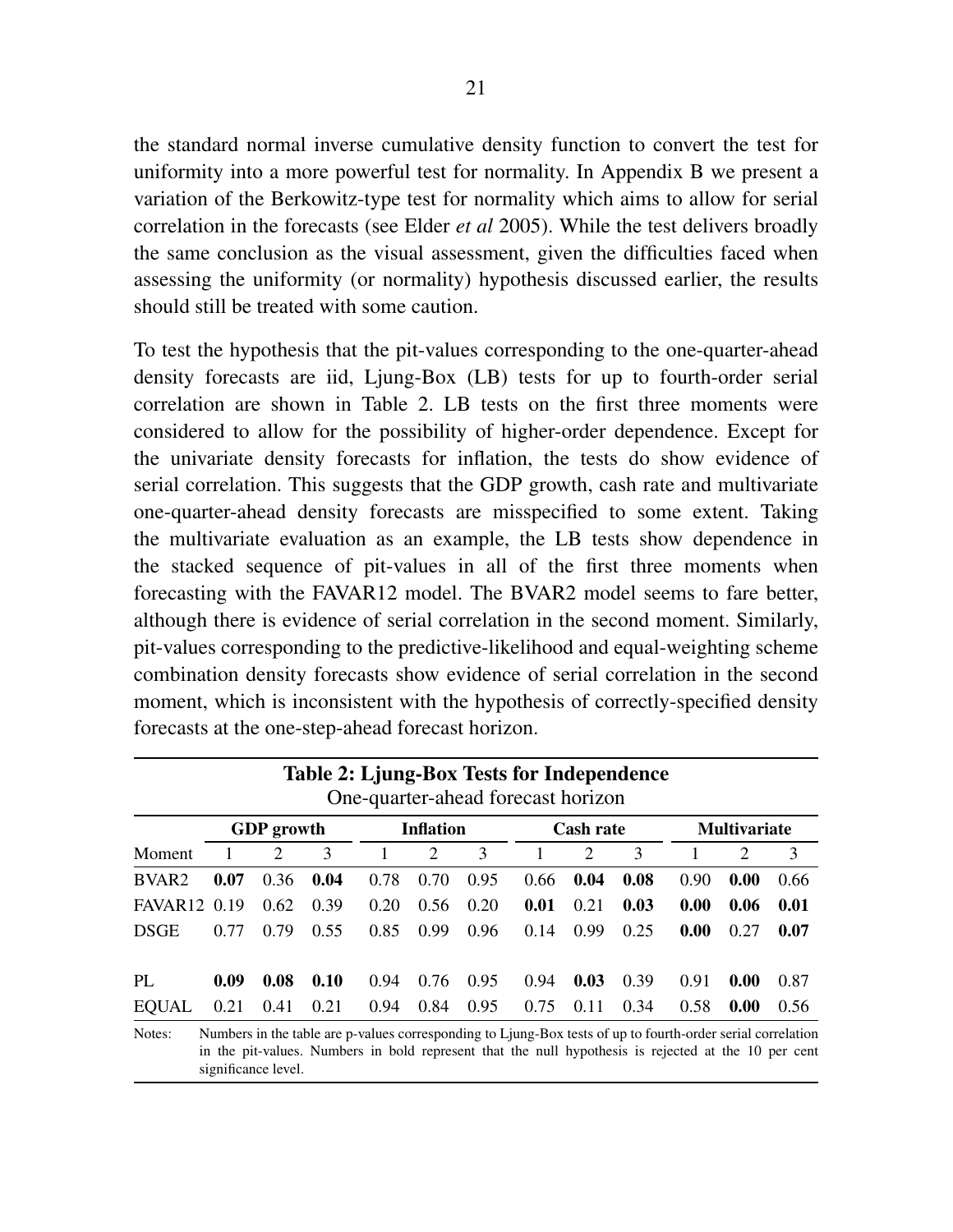Overall, based on these results, it is hard to draw strong conclusions about the accuracy of the combined density forecasts. But one result that does seem clear is that the density forecasts constructed using the DSGE model were inconsistent with the data; the density forecasts were too wide when compared with the actual distribution of observations. One possible reason for the large forecast uncertainty implied by the DSGE model could be the many restrictions imposed on the dynamics of the model. If the data 'disagree' with these restrictions, larger shocks will be needed to explain the patterns seen in the data and, as a consequence, greater shock uncertainty will be introduced into the forecasts. So while DSGE models have been shown to produce relatively accurate point forecasts (see, for example, Adolfson, Andersson *et al* 2005), our results suggest they may be less successful at characterising the uncertainty surrounding point forecasts. However, this does not mean that density forecasts from DSGE models are not useful for policy analysis. As structural models with economically interpretable state variables, DSGE models still have the advantage of lending themselves to scenario analysis and 'story telling'; something that purely statistical models cannot do. This is equally true for density forecasts as it is for point forecasts.

# 6. Conclusion

In this paper, we have looked at a relatively unexplored area of the forecast combination literature, that of combining multivariate density forecasts. We have used predictive-likelihood scores to combine density forecasts produced by a suite of models consisting of a BVAR, a FAVAR and a DSGE model. The weighting scheme suggests that the DSGE model should be assigned a very low weight in the combined density forecast. Inspecting the probability integral transforms of the models' forecasts suggests that this low weight is due to the fact that over the evaluation sample the DSGE produced density forecasts that were too wide when compared with the actual distribution of observations. Overall, testing the performance of the combined density forecasts returned mixed results, and it is not clear that the combined forecasts are superior to those of the best-performing individual model or an equal-weighting scheme. This may be a result of the short sample available to evaluate the forecasts.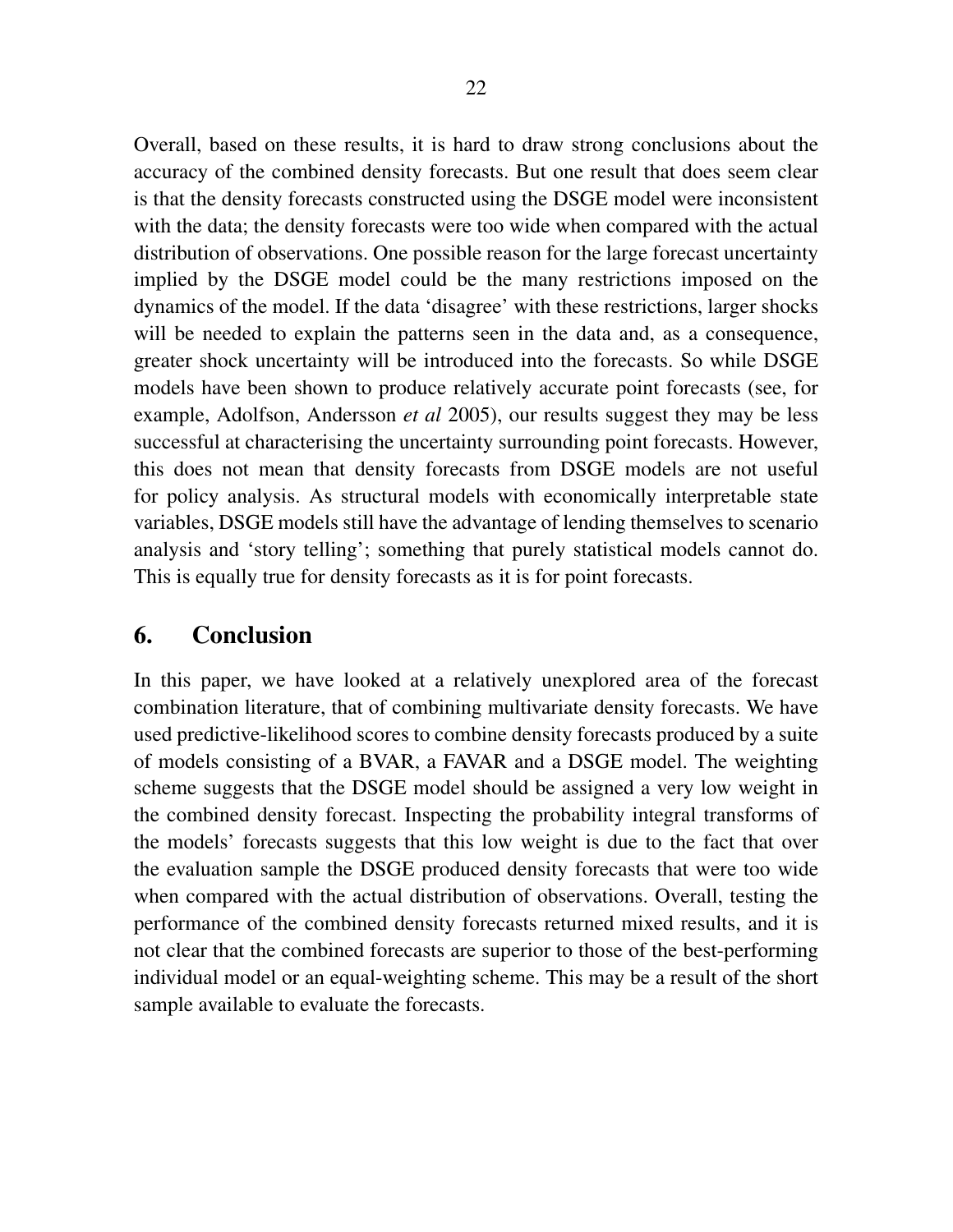# Appendix A: Calculating the Predictive Likelihood

To calculate the predictive likelihood (reproduced below for convenience),

$$
\text{PL}_{k,h} = \prod_{t=l}^{T-h} \hat{p}(z_{k,t+h}|\mathbf{y}_{k,t})
$$
\n(A1)

for each model *k* we use the multivariate normal distribution and take an average across multiple draws (*j*) from model *k*'s predictive distribution of *zk*,*t*+*<sup>h</sup>* . That is,

$$
\hat{p}(z_{k,t+h}|\mathbf{y}_{k,t}) = n^{-1} \sum_{j=1}^{n} p(z_{k,t+h}^{(j)}|\mathbf{y}_{k,t})
$$
\n(A2)

where  $n = 500$  and  $p(z_{k,t}^{(j)})$  $\mathbf{y}_{k,t+h}^{(J)}|\mathbf{y}_{k,t})$  is multivariate normal. The predictive distribution for each model was constructed via simulation as described in the main text. This is the same approach used by Andersson and Karlsson (2007).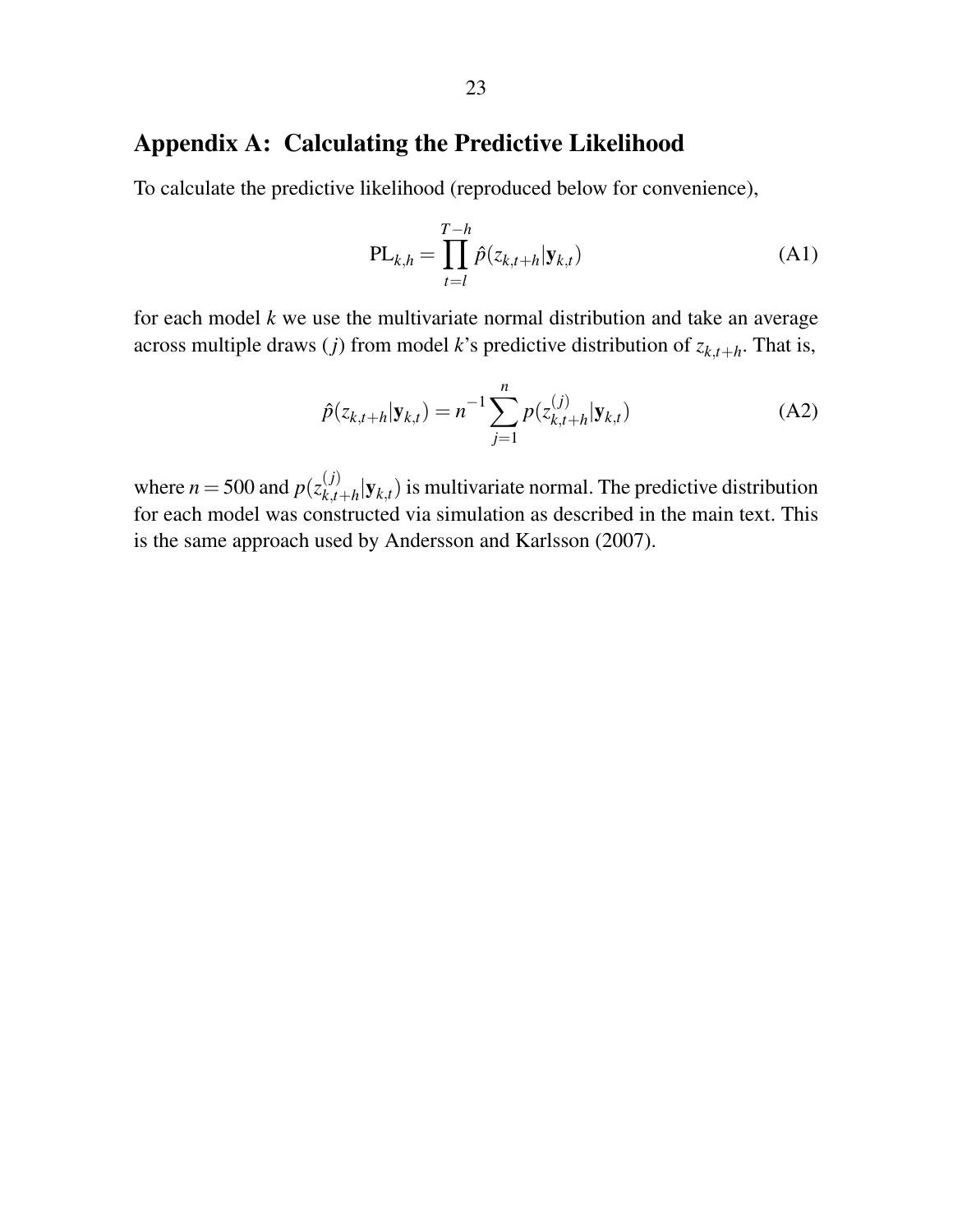## Appendix B: Visual and Statistical Assessment

Figures B1 and B2 present a visual assessment of the hypothesis that the pit-values corresponding to the two- and four-quarter-ahead density forecasts are uniformly distributed.

Table B1 reports p-values for likelihood ratio tests of the null hypothesis that the density forecasts are correctly specified at different forecast horizons. The test is a variant of the tests suggested by Berkowitz (2001) and is described in Elder *et al* (2005) with two degrees of freedom. The results are broadly in line with the visual assessment of the uniformity hypothesis conducted in the main text, although it is difficult to make a direct comparison. According to the tests, the univariate density forecasts of GDP growth and the cash rate were, in general, poorly characterised, while the inflation density forecasts tended to fare better. We were unable to reject the null hypothesis at the 95 per cent significance level that the BVAR12, FAVAR12, and predictive-likelihood weighted combination density forecasts for inflation were not misspecified at any forecast horizon. The test of correctly-specified multivariate density forecasts proved difficult to pass, and except for the FAVAR12 model at the one- and two-quarter-ahead forecast horizons, the null hypothesis that the multivariate density forecasts coincide with the actual joint density was rejected at the 95 per cent significance level. Again, there is little evidence to suggest that the 'optimally' combined density forecasts are superior to the best-performing individual model or the equally weighted forecasts, although the small sample makes it difficult to draw strong conclusions.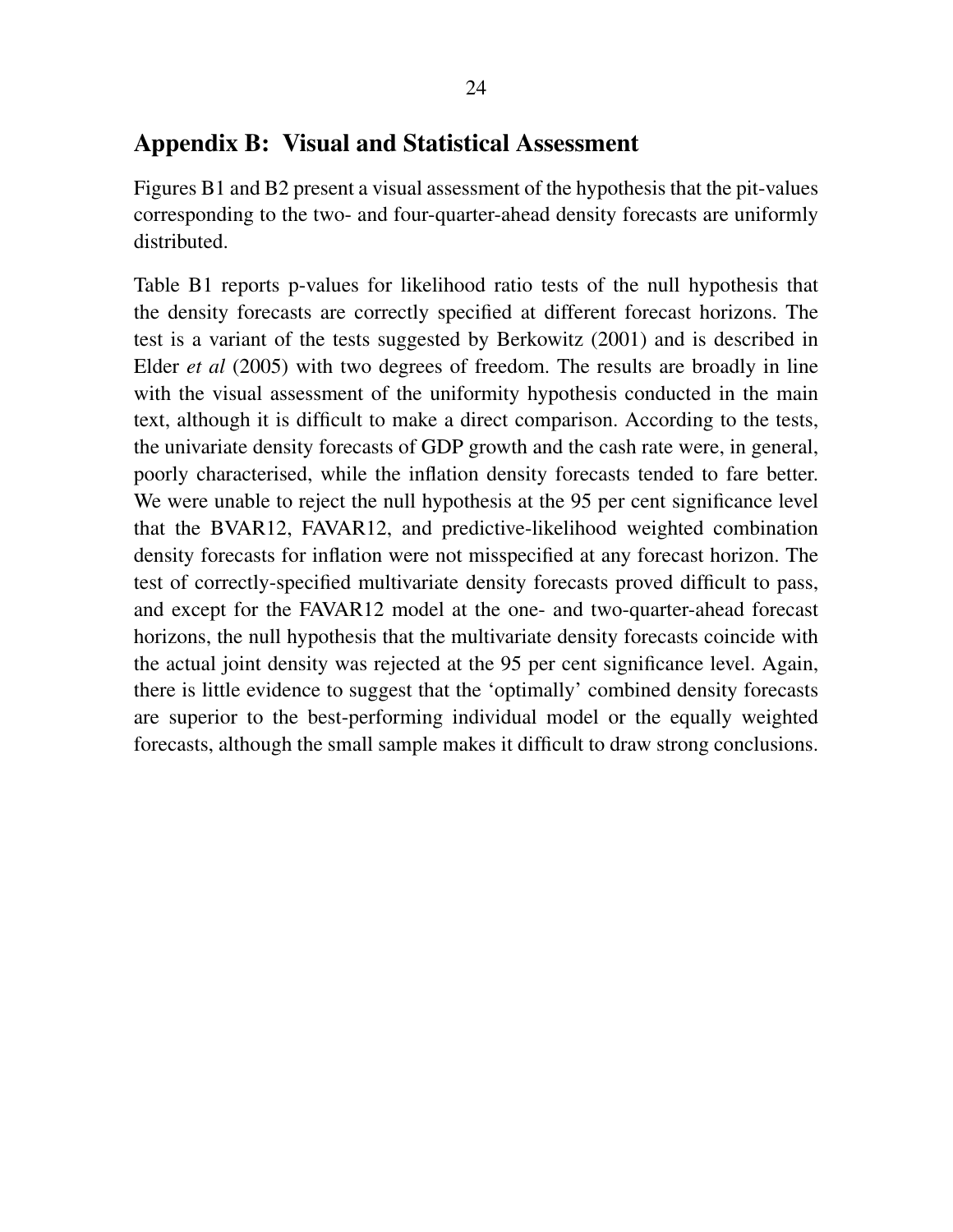

Figure B1: Pit Distributions

Notes: Rows in the figure refer to the three individual model density forecasts and the two combination density forecasts. The first three columns refer to the pit-values corresponding to the univariate two-quarter-ahead density forecasts for GDP growth, inflation and the cash rate. The final column refers to the multivariate forecasts where the histogram is constructed using the 'stacked' sequence of pit-values as described in the main text. The height of each bin (vertical axis) reflects the number of observations that fell within different percentile bands (horizontal axis) over the evaluation period (24 observations in total in the univariate cases and 24 observations for each of the three variables in the multivariate case).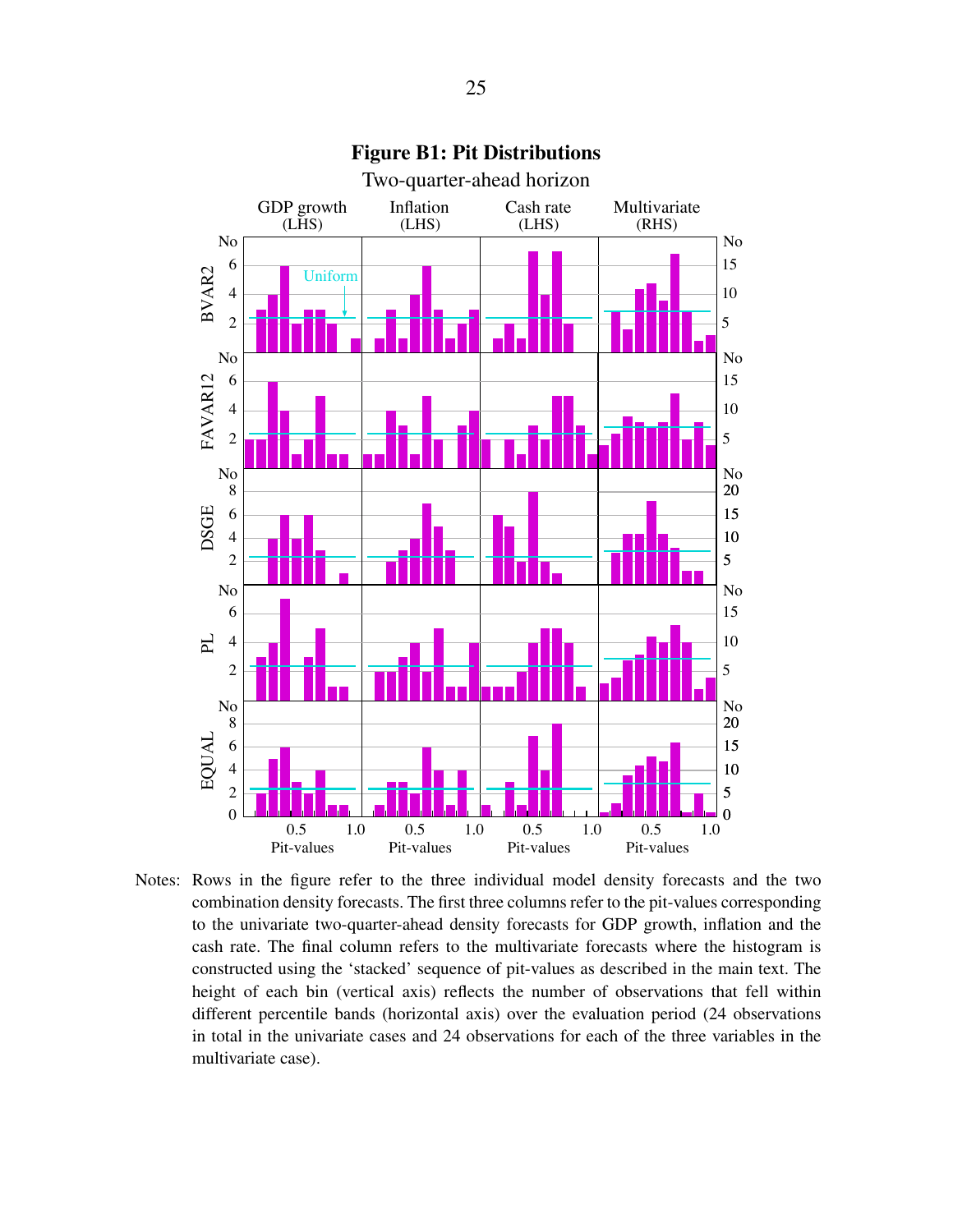

Figure B2: Pit Distributions

Notes: Rows in the figure refer to the three individual model density forecasts and the two combination density forecasts. The first three columns refer to the pit-values corresponding to the univariate four-quarter-ahead density forecasts for GDP growth, inflation and the cash rate. The final column refers to the multivariate forecasts where the histogram is constructed using the 'stacked' sequence of pit-values as described in the main text. The height of each bin (vertical axis) reflects the number of observations that fell within different percentile bands (horizontal axis) over the evaluation period (20 observations in total in the univariate cases and 20 observations for each of the three variables in the multivariate case).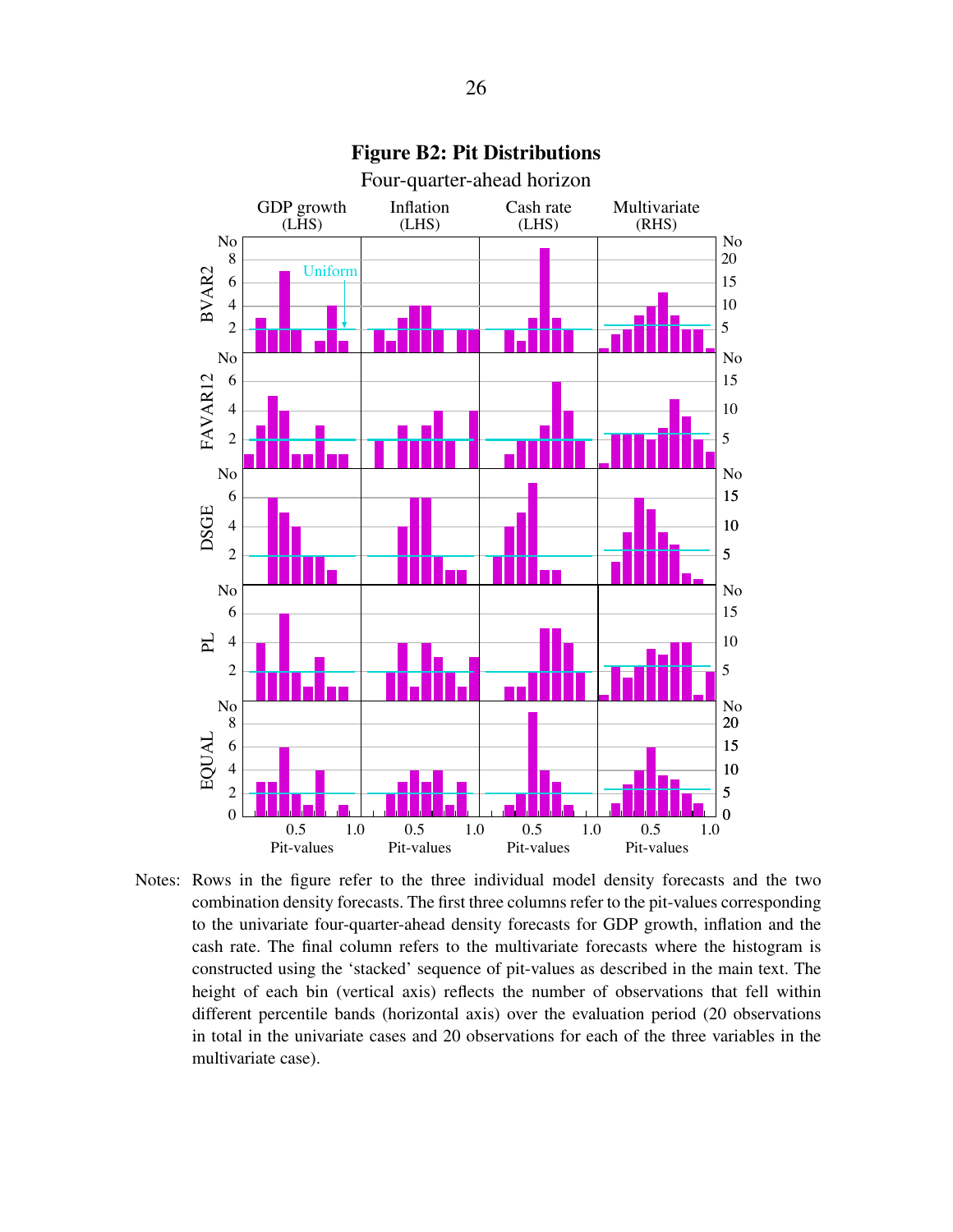| <b>Table B1: Likelihood Ratio Tests</b> |            |           |           |              |  |  |
|-----------------------------------------|------------|-----------|-----------|--------------|--|--|
|                                         | GDP growth | Inflation | Cash rate | Multivariate |  |  |
| One-quarter-ahead horizon               |            |           |           |              |  |  |
| BVAR2                                   | 0.00       | 0.09      | 0.00      | 0.00         |  |  |
| FAVAR12                                 | 0.01       | 0.90      | 0.24      | 0.24         |  |  |
| <b>DSGE</b>                             | 0.00       | 0.00      | 0.01      | 0.00         |  |  |
| PL                                      | 0.01       | 0.25      | 0.00      | 0.00         |  |  |
| <b>EQUAL</b>                            | 0.00       | 0.01      | 0.00      | 0.00         |  |  |
| Two-quarter-ahead horizon               |            |           |           |              |  |  |
| BVAR2                                   | 0.01       | 0.08      | 0.00      | 0.00         |  |  |
| FAVAR12                                 | 0.02       | 0.78      | 0.18      | 0.30         |  |  |
| <b>DSGE</b>                             | 0.00       | 0.00      | 0.00      | 0.00         |  |  |
| PL                                      | 0.01       | 0.23      | 0.00      | 0.00         |  |  |
| <b>EQUAL</b>                            | 0.00       | 0.01      | 0.00      | 0.00         |  |  |
| Four-quarter-ahead horizon              |            |           |           |              |  |  |
| BVAR2                                   | 0.01       | 0.11      | 0.00      | 0.00         |  |  |
| FAVAR12                                 | 0.04       | 0.30      | 0.03      | 0.00         |  |  |
| <b>DSGE</b>                             | 0.00       | 0.00      | 0.00      | 0.00         |  |  |
| PL                                      | 0.02       | 0.22      | 0.01      | 0.00         |  |  |
| <b>EQUAL</b>                            | 0.00       | 0.01      | 0.00      | 0.00         |  |  |
| Eight-quarter-ahead horizon             |            |           |           |              |  |  |
| BVAR2                                   | 0.01       | 0.47      | 0.00      | 0.00         |  |  |
| FAVAR12                                 | 0.01       | 0.59      | 0.00      | 0.05         |  |  |
| <b>DSGE</b>                             | 0.00       | 0.00      | 0.00      | 0.00         |  |  |
| PL                                      | 0.01       | 0.64      | 0.00      | 0.02         |  |  |
| <b>EQUAL</b>                            | 0.00       | 0.14      | 0.00      | 0.00         |  |  |

inverse normal cumulative distribution function transformed pit-values, with a maintained assumption of normality. Numbers in bold indicate that the null hypothesis is rejected at the 5 per cent significance level.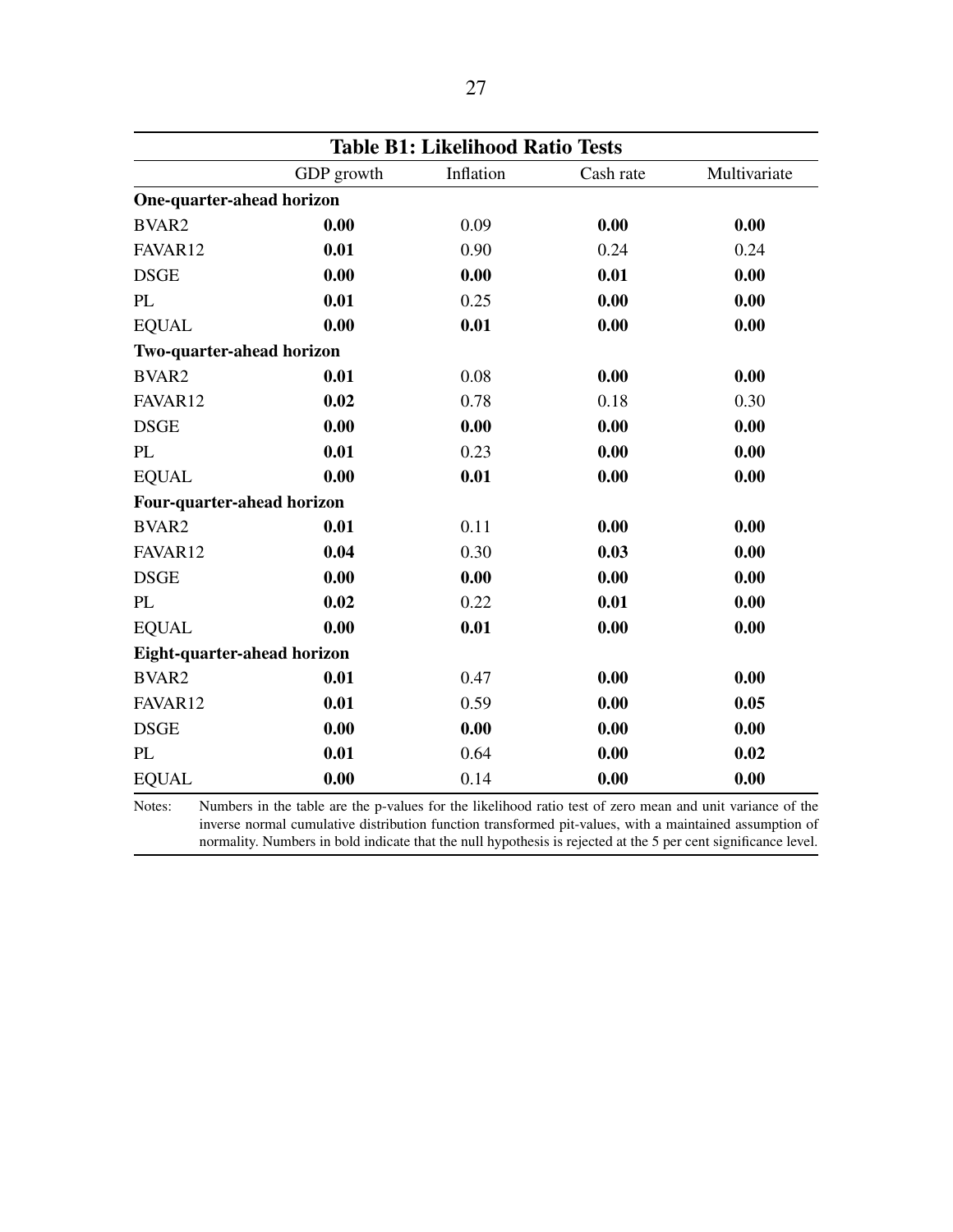## References

Adolfson M, J Lindé and M Villani (2005), 'Forecasting Performance of an Open Economy Dynamic Stochastic General Equilibrium Model', Sveriges Riksbank Working Paper No 190.

Adolfson M, MK Andersson, J Lindé, M Villani and A Vredin (2005), 'Modern Forecasting Models in Action: Improving Macroeconomic Analyses at Central Banks', Sveriges Riksbank Working Paper No 188.

Adolfson M, S Laséen, J Lindé and M Villani (2007), 'Bayesian Estimation of an Open Economy DSGE Model with Incomplete Pass-Through', *Journal of International Economics*, 72(2), pp 481–511.

Andersson MK and S Karlsson (2007), 'Bayesian Forecast Combination for VAR Models', Sveriges Riksbank Working Paper No 216.

Bai J and S Ng (2006), 'Confidence Intervals for Diffusion Index Forecasts and Inference for Factor-Augmented Regressions', *Econometrica*, 74(4), pp 1133–1150.

Berkowitz J (2001), 'Testing Density Forecasts, with Applications to Risk Management', *Journal of Business and Economic Statistics*, 19(4), pp 465–474.

Bernanke BS, J Boivin and PS Eliasz (2005), 'Measuring the Effects of Monetary Policy: A Factor-Augmented Vector Autoregressive (FAVAR) Approach', *Quarterly Journal of Economics*, 120(1), pp 387–422.

Boivin J and S Ng (2005), 'Understanding and Comparing Factor-Based Forecasts', *International Journal of Central Banking*, 1(3), pp 117–151.

Christiano LJ, M Eichenbaum and CL Evans (2005), 'Nominal Rigidities and the Dynamic Effects of a Shock to Monetary Policy', *Journal of Political Economy*, 113(1), pp 1–45.

Clements MP and J Smith (2000), 'Evaluating the Forecast Densities of Linear and Non-Linear Models: Applications to Output Growth and Unemployment', *Journal of Forecasting*, 19(4), pp 255–276.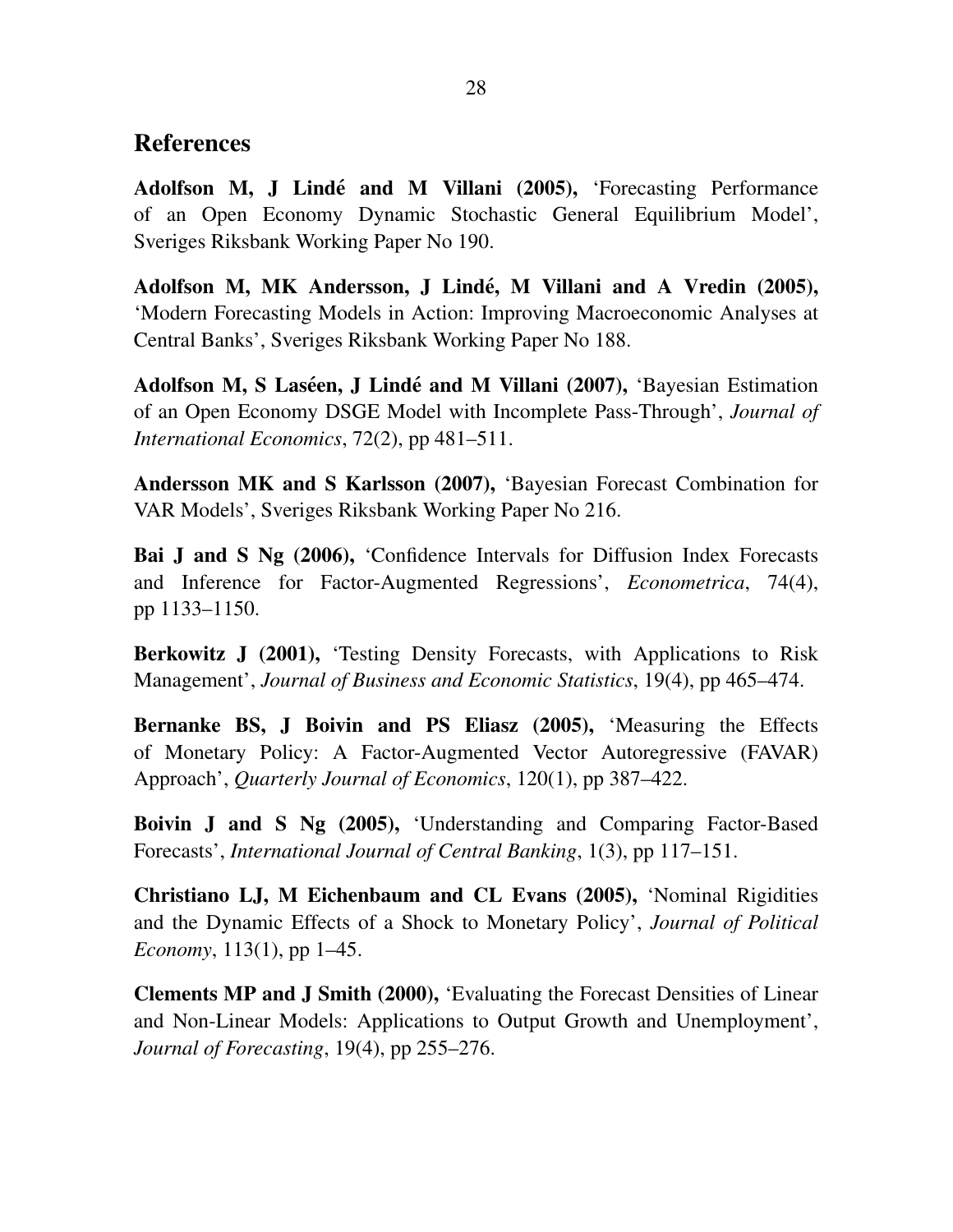Corradi V and NR Swanson (2006), 'Chapter 5: Predictive Density Evaluation', in G Elliott, CWJ Granger and A Timmermann (eds), *Handbook of Economic Forecasting*, Volume 1, Elsevier, Amsterdam, pp 197–284.

Diebold FX, TA Gunther and AS Tay (1998), 'Evaluating Density Forecasts with Applications to Financial Risk Management', *International Economic Review*, 39(4), pp 863–883.

Diebold FX, J Hahn and AS Tay (1999), 'Multivariate Density Forecast Evaluation and Calibration in Financial Risk Management: High-Frequency Returns on Foreign Exchange', *Review of Economics and Statistics*, 81(4), pp 661–673.

Doan T, RB Litterman and CA Sims (1984), 'Forecasting and Conditional Projection Using Realistic Prior Distributions', *Econometric Reviews*, 3(1), pp 1–100.

Eklund J and S Karlsson (2007), 'Forecast Combination and Model Averaging Using Predictive Measures', *Econometric Reviews*, 26(2–4), pp 329–363.

Elder R, G Kapetanios, T Taylor and T Yates (2005), 'Assessing the MPC's Fan Charts', Bank of England *Quarterly Bulletin*, Autumn, pp 326–345.

Gillitzer C and J Kearns (2007), 'Forecasting with Factors: The Accuracy of Timeliness', RBA Research Discussion Paper No 2007-03.

Hall SG and J Mitchell (2004), 'Density Forecast Combination', National Institute of Economic and Social Research Discussion Paper No 249.

Hall SG and J Mitchell (2007), 'Combining Density Forecasts', *International Journal of Forecasting*, 23(1), pp 1–13.

Jore AS, J Mitchell, J Nicolaisen and SP Vahey (2007), 'Combining Forecast Densities from VARs with Uncertain Instabilities', Paper presented to the Research Workshop on Monetary Policy in Open Economies, Reserve Bank of Australia, Sydney, 17–18 December.

Kadiyala KR and S Karlsson (1997), 'Numerical Methods for Estimation and Inference in Bayesian VAR-Models', *Journal of Applied Econometrics*, 12(2), pp 99–132.